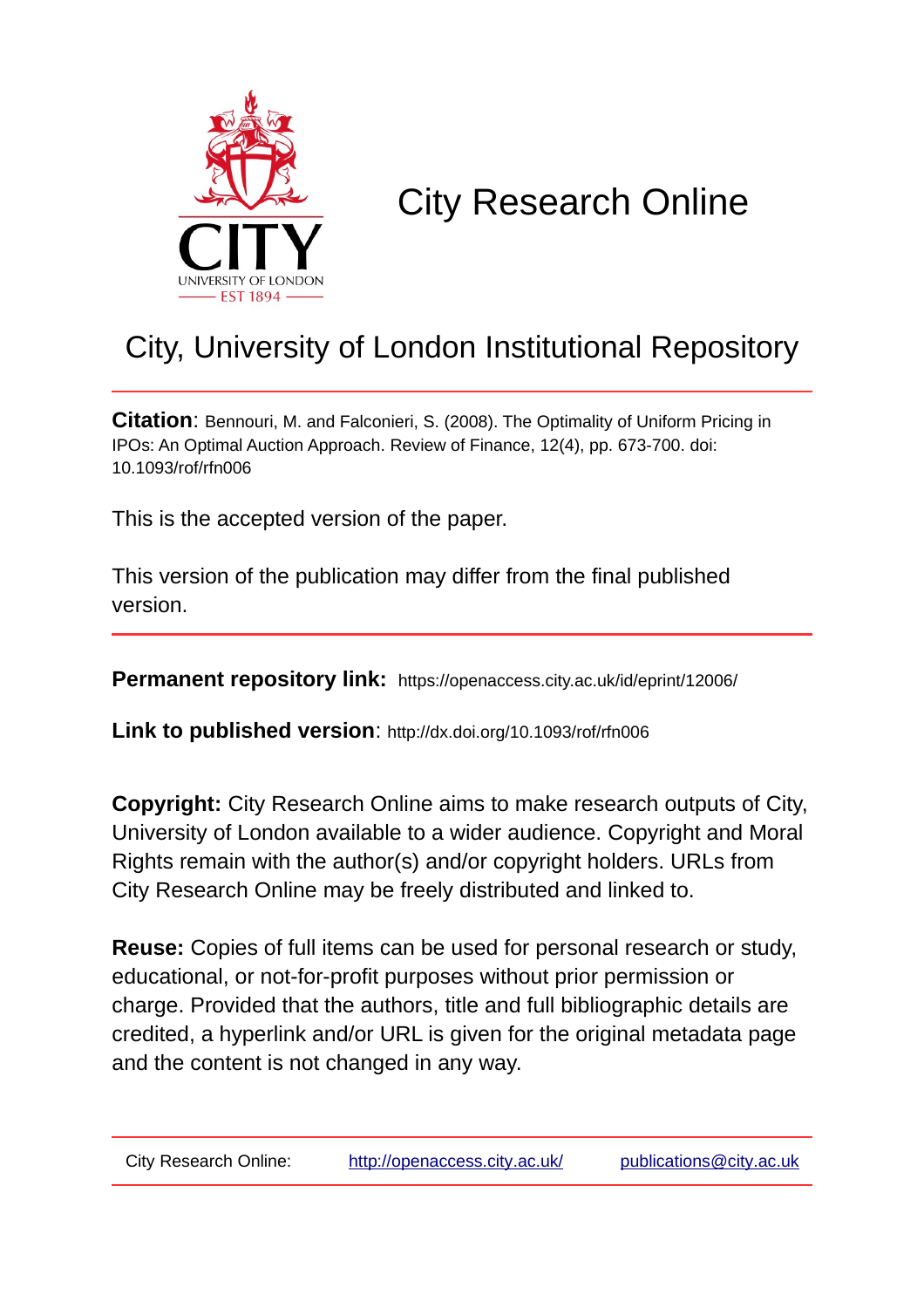## The Optimality of Uniform Pricing in IPOs: An Optimal Auction Approach

Moez BENNOURI

Sonia FALCONIERI Brunel University

HEC Montréal

December 12, 2007

#### Abstract

This paper uses an optimal auction approach to investigate the conditions under which uniform pricing in IPOs is optimal. We show that the optimality of a uniform price in IPOs depends crucially on whether the (optimal) allocation rule is restricted. These restrictions may stem from the retail investors' budget constraint and/or from the institutional investors' preferences. We show that the main determinant of the optimality of a uniform pricing rule is the existence and the *shape* of the retail investors' budget constraint. In contrast, institutional investors' preferences are shown to mainly affect the optimal allocation rule.

Keywords: Initial Public Offering, Price Discrimination, Rationing, Optimal Auction.

JEL Classification Numbers: D8, G2.

We are very grateful to the editor Marco Pagano and two anonymous referees for their insightful comments. We also thank Robert Clark, François Derrien, Paolo Fulghieri, David Martimort and Jean Charles Rochet for helpful comments. We gratefully acknowledge financial support from the Direction de Recherche of HEC Montréal and the Initiative of the New Economy (INE) program of SSHRC (Canada).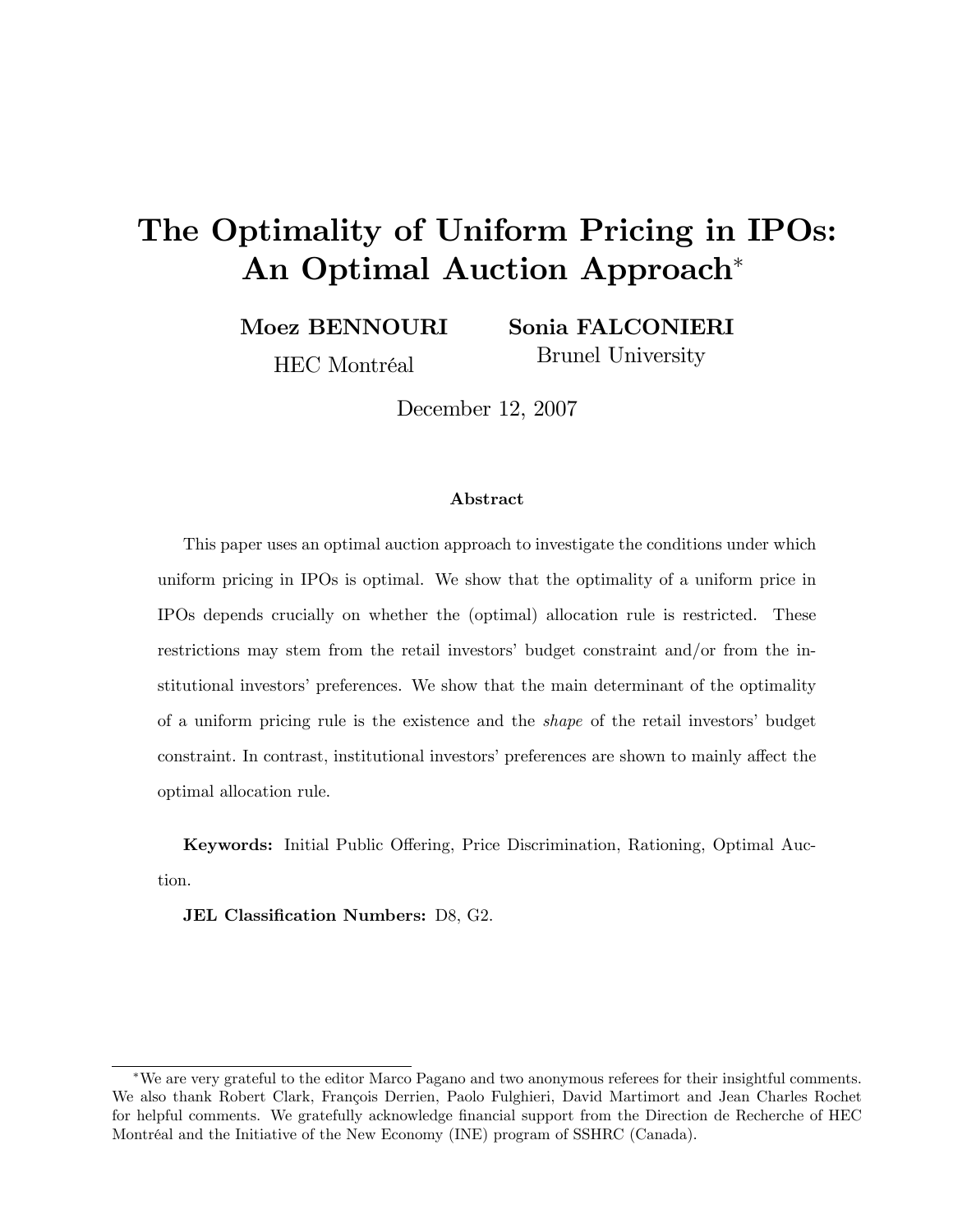## 1 Introduction

The literature on Initial Public Offerings (IPOs) has grown remarkably over the past few decades. Most of this literature, both theoretical (e.g. Rock, 1986, Allen and Faulhaber, 1989, and Benveniste and Spindt, 1989) and empirical (e.g. Beatty and Ritter, 1986, Ritter 1987, and Cornelli and Goldreich, 2001), has focused on explaining a number of apparent market anomalies surrounding IPOs such as underpricing, long-term underperformance, and hot issues markets.<sup>1</sup> Much less attention has been devoted to understand whether the current IPO format, which imposes uniform pricing, is actually efficient. Firms that go public are currently forbidden from using price discrimination; they can however quantity discriminate by choosing an allocation rule and potentially rationing some investors. Virtually all papers in the IPO literature, to be consistent with current practice, simply assume uniform pricing. The only paper addressing this issue (Benveniste and Wilhelm, 1990) challenges the efficiency of the current regulatory constraints, and suggests that firms could improve on their IPO performance (raise the IPO proceeds) if they were allowed to price discriminate across investors.

The objective of this paper is to investigate the conditions under which uniform pricing is optimal, where optimality is defined from the point of view of an issuer who wants to maximize the sale's expected proceeds. Our results show that the optimality of uniform pricing depends on whether the (optimal) allocation rule is subject to certain restrictions. If this is the case, then discriminatory pricing may be required to elicit information from the informed investor. Otherwise (i.e. if the issuer has enough control over the allocation rule), quantity discrimination alone suffices to achieve optimality. We consider two types of restrictions on the allocation rule. The first are direct and exogenous allocation constraints. The second type of restrictions endogenously result from assuming non-linear preferences of institutional investors. Our results indicate that only allocation constraints critically matter for the optimality of uniform pricing. We also show that the optimality of uniform pricing depends on the existence of an allocation constraint as well as on the shape of this constraint, since this will define the extent to which

<sup>&</sup>lt;sup>1</sup>Ritter and Welch (2002) provide a concise and useful review of the IPO literature. For a fully comprehensive review of the theory and evidence on IPO activity see Jenkinson and Ljungqvist (2001).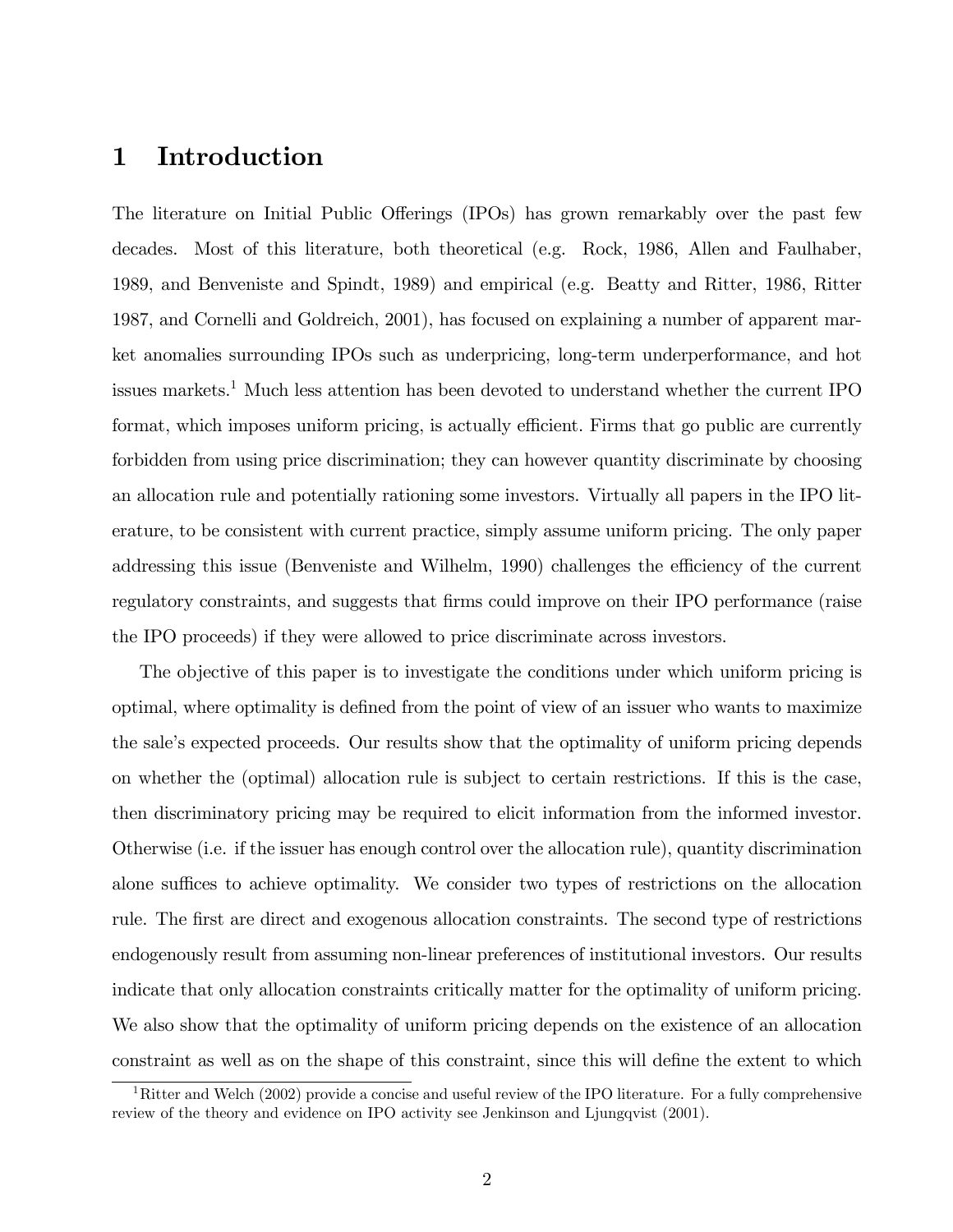the allocation rule is restricted. On the other hand, institutional investors' preferences only affect the optimal allocation rule. Specifically, we show that with risk-neutral preferences, the optimal allocation rule gives priority to retail investors, with institutional investors being residual claimants. The opposite holds when preferences are non-linear.

In our IPO a firm wants to place a fixed number of unseasoned shares. There are two potential groups of investors:  $n$  institutional investors and a continuum of retail investors. Each institutional investor receives a private signal about the value of the asset for sale, whereas both the issuer and the retail investors are uninformed. The seller designs the IPO mechanism in order to elicit private information from institutional investors and maximize the expected IPO proceeds. We apply an optimal auction approach to derive the optimal IPO, which consists in identifying the optimal allocation and pricing rule. We solve two different models. In the first, institutional investors are assumed to be risk neutral. This is in line with most of the IPO literature. In the second, institutional investors are assumed to have preferences that are concave in quantity but may place a higher valuation on the shares than do retail investors. The non-linear preferences case represents the main novelty of the paper. Each of these models is then solved under three different assumptions on the allocation constraint: (i) no allocation constraint; (ii) a quantity constraint, i.e. a maximum (minimum) amount of share is to be allocated to retail (institutional) investors; and (iii) a cash constraint, i.e. retail investors only have a maximum amount of cash that they can spend in the IPO.<sup>2</sup>

We show that the optimal IPO cannot be implemented with a uniform pricing rule under the second assumption (i.e. when retail investors are quantity constrained). In the other cases, we show that uniform pricing is optimal in equilibrium. Additionally, our results imply that underpricing always occurs when discriminatory pricing is needed to achieve optimality. Conversely, this need not be the case when uniform pricing is optimal. The explanation behind these results is that quantity constraints impose tighter restrictions on the seller's ability to use quantity discrimination as a tool to elicit information from institutional investors, which

<sup>2</sup>We do not report the results for the case of non-linear preferences and cash constraints since due to complexity of the technical problem, we cannot produce a closed form solution.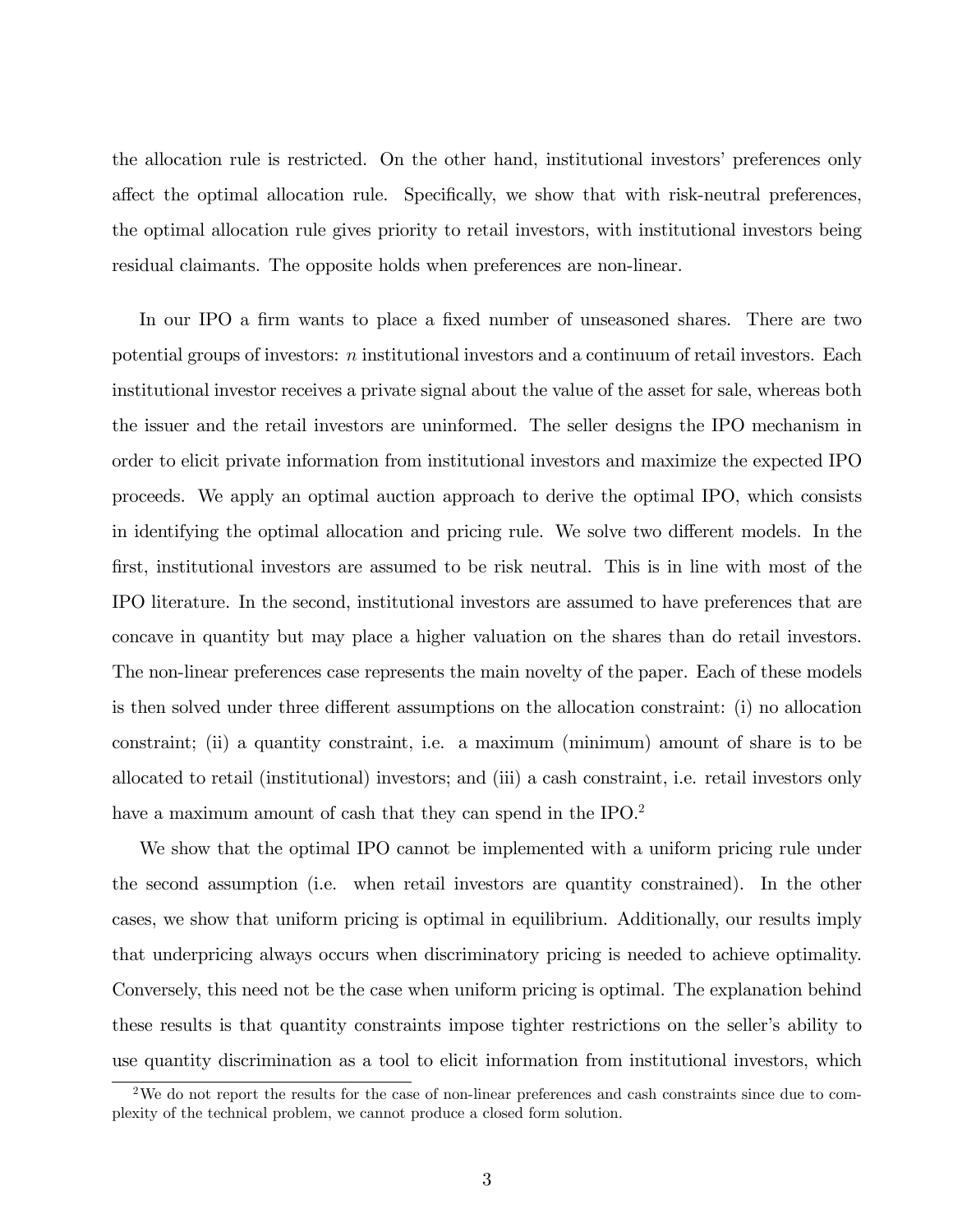renders the complementary use of price discrimination necessary to achieve optimality. Another contribution of the paper is the full characterization of the optimal allocation rule in all of the different environments considered, with interesting implications for the use of rationing in equilibrium.

The only other paper in the IPO literature that has dealt with the issue of optimal pricing is Benveniste and Wilhelm (1990). However, our paper differs from theirs in many respects, the most important of which is the methodology used. We apply optimal auction theory, which enables us to characterize the optimal IPO mechanism in a very general environment with respect to both the informational structure and investors' characteristics. The paper is also closely related to Maksimovic and Pichler (2006), hereafter MP. Although the focus of their paper is not on optimal pricing rule, they show that the existence and the size of underpricing depends on the existence of allocation constraints. In this paper, we show that allocation constraints also affect the optimal pricing rule and we are able to say something about the link between pricing rules and underpricing. Finally, we extend their model on three dimensions i) we consider a continuous state space while MP is a discrete model; ii) we assume non-linear preferences of institutional investors, which implies that, in our model, allocation constraints may effectively arise endogenously whereas in MP they are exogenously imposed and informed investors are risk neutral; and iii) we also look at cash constraints, while they only consider quantity constraints.

Our work yields a number of empirical predictions.

- The most direct implication is that uniform pricing and discriminatory pricing will lead to the same IPO proceeds if the constraints on the allocation rule are not too tight. As discriminatory pricing is forbidden in most countries, a direct test of this prediction is only possible in the small number of countries where discriminatory pricing has been used in IPOs. For example, Jagannathan and Sherman (2006) document the use of discriminatory IPO auctions in Taiwan and Japan.
- We should observe greater underpricing in IPOs when there are tighter restrictions on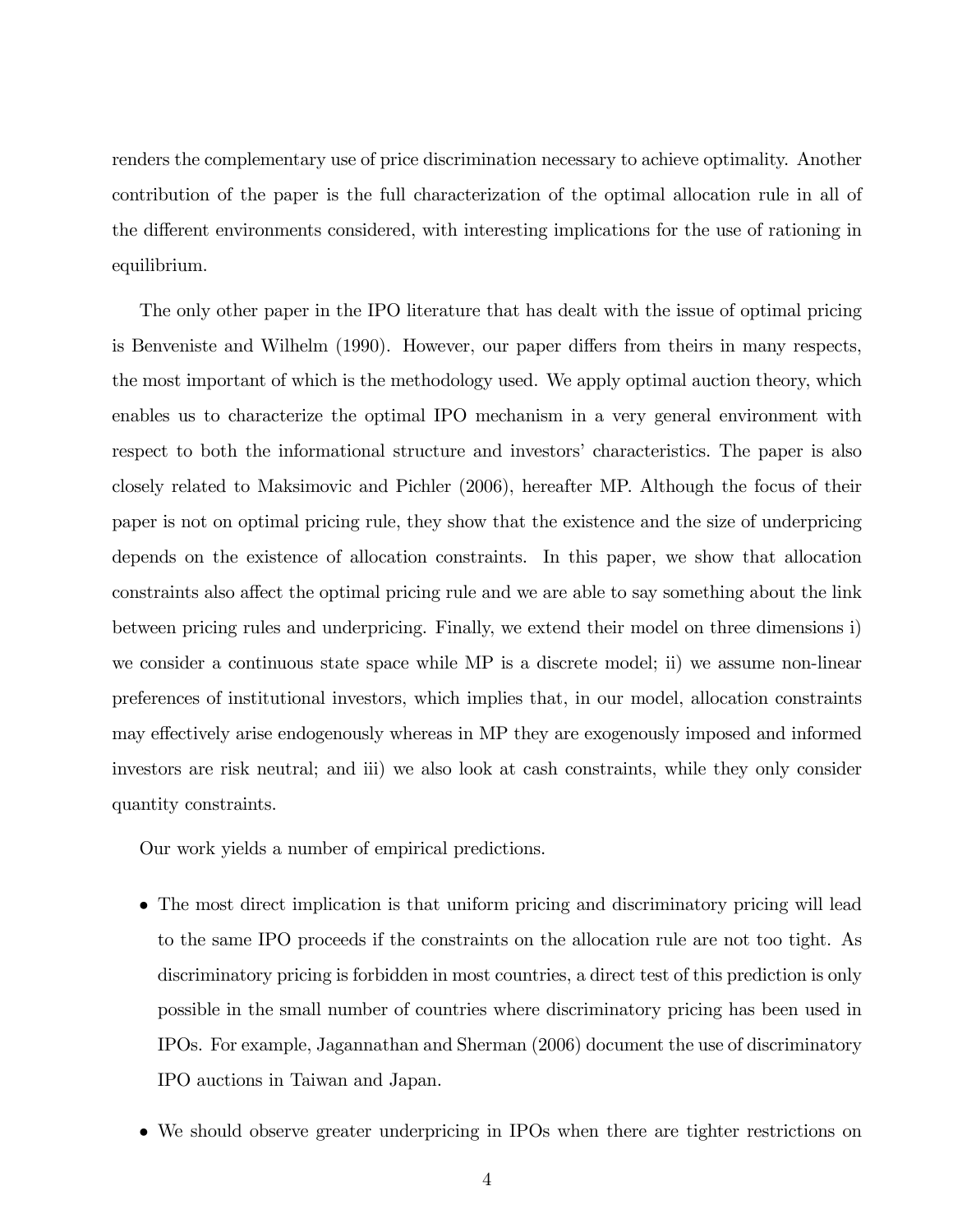the allocation rule, e.g. the requirement that a minimum quantity of shares be allocated to institutional investors.<sup>3</sup> This is consistent with the results of MP.

 Quantity constraints would result in larger underpricing than cash constraints. This raises the issue of understanding which of these two types of constraints is more relevant in practice, which is another interesting empirical research question.

The paper is organized as follows. In the next section, we set up the model and derive the sellers' maximization problem for generic institutional investor preferences with no constraints on the retail investors. The following sections then solve the model under different assumptions regarding institutional investors' preferences and allocation constraints. Section 3 analyzes the case of linear preferences with and without an allocation constraint. In Section 4 the same analysis is conducted in the case of non linear preferences. Finally, Section 5 investigates the impact of cash constraints on retail investors with linear preferences of institutional investors. The last section concludes with a discussion of the results. All proofs are in the Appendix.

### 2 The Model

A firm would like to sell  $Q$  shares in an IPO, with  $Q$  fixed and, without loss of generality, normalized to 1. An intermediary is in charge of marketing the new shares. He is assumed to act in the firm's best interest. Hereafter, we will simply refer to the *seller* to denote the firm-intermediary coalition. This is a standard way of modelling the role of an intermediary in the IPO literature. The seller wishes to maximize the proceeds from the sale. He faces both  $n(> 2)$  large institutional investors who hold private information about the firm's market value, and a fringe of retail investors, who are uninformed.

Institutional investors have private information in that each agent i receives a signal  $s_i$ about the market value of the new shares. Signals are i.i.d. according to a uniform distribution

<sup>&</sup>lt;sup>3</sup>This practice is supported by theoretical arguments (Stoughton and Zechner, 1998) in that the issuer wants to have a minimum institutional ownership because institutional investors tend to monitor the Örm more closely. The empirical relevance is more difficult to prove, although it has been, for instance, observed in some OpenIPOs run by WR Hambrecht. (We thank the referee for providing us with this useful piece of information).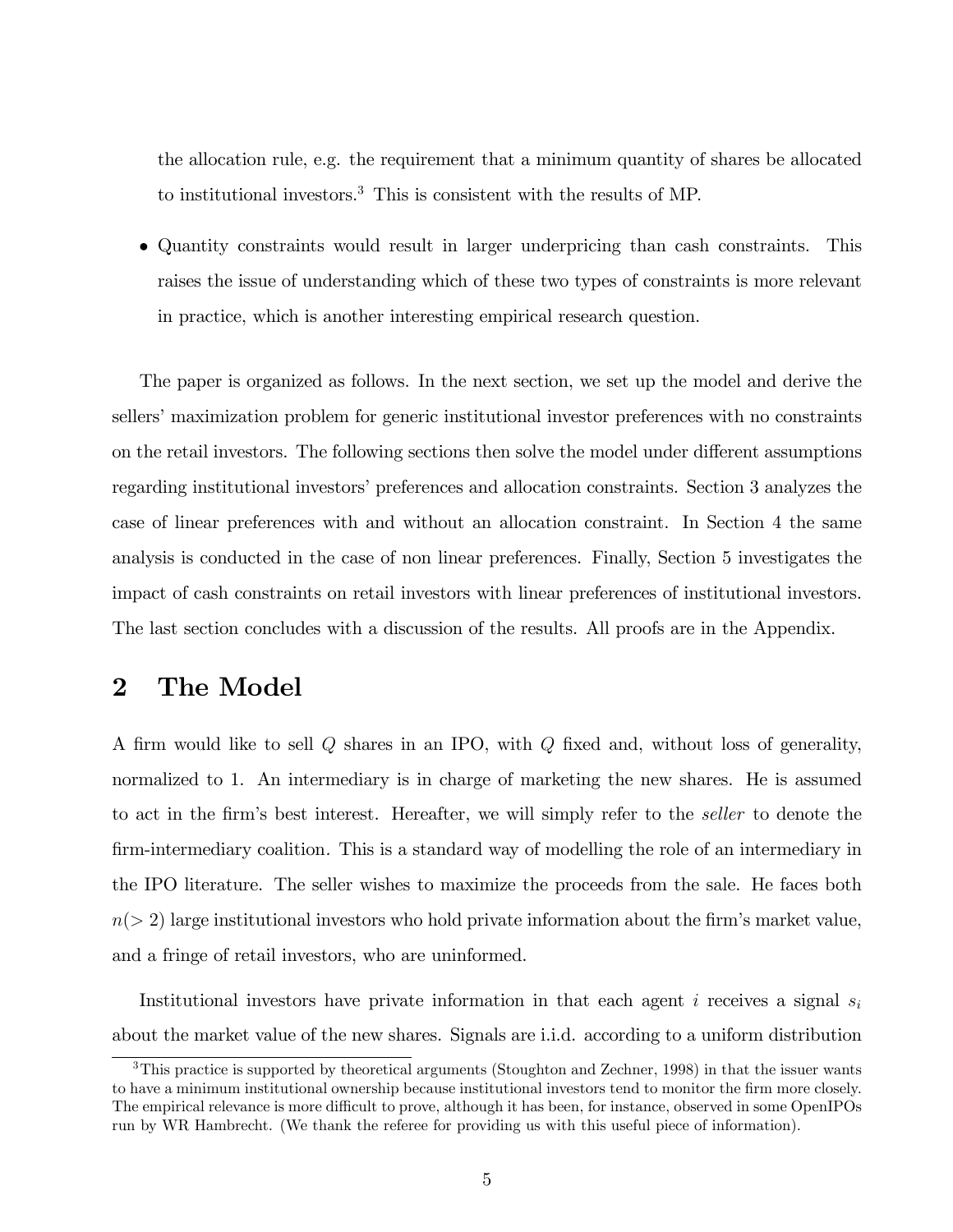defined on  $\Omega_i = [\underline{s}; \overline{s}]$  with  $\underline{s} > 0$ , so the cumulative distribution function is  $F_i(s_i) = \frac{s_i - \underline{s}}{\Delta s}$ ; with  $\Delta s = \bar{s} - \underline{s}$ , and the density function  $f_i(s_i) = \frac{1}{\Delta s}$ . Let us also denote by  $f(s)$  the joint density function so that  $f(s) = f(s_1, ..., s_n) = \prod$  $\prod_i f_i(s_i)$ , with  $s = (s_1, ..., s_n) \in \Omega = \bigotimes_i$ i  $\Omega_i = [\underline{s}, \overline{s}]^{n}$ .<sup>4</sup> Each signal received by an institutional investor represents a piece of information about the market value of the new shares. We therefore assume that the value of the new shares,  $v$ , is a function of the vector of signals received by institutional investors. More precisely, we assume that  $v(\cdot)$  is a function defined over  $\Omega$  and is given by the average of all the signals, that is

$$
v(s) = \frac{1}{n} \sum_{i} s_i.
$$
 (1)

The above function has two main properties:  $a) \frac{\partial v(s)}{\partial s_i} > 0$ , i.e. the asset value is increasing in each signal, and b)  $\frac{\partial v(s)}{\partial s_i} = \frac{\partial v(s)}{\partial s_j}$  $\frac{\partial v(s)}{\partial s_j}$  for any  $i \neq j$ , i.e. signals are equally weighted in the valuation function. This kind of informational structure is very common in auction theory (e.g. Bulow and Klemperer, 1996 and 2002) and is a straightforward generalization of the simple binomial informational structure adopted in other IPO papers (e.g. Benveniste and Wilhelm, 1990; Biais and Faugeron-Crouzet, 2002) to a continuous signal space.<sup>5</sup> It can furthermore be proved that our results hold for any generic valuation function  $v(s) = \Psi(s)$  which satisfies properties a) and b) above (i.e.  $\frac{\partial \Psi(s)}{\partial s_i} > 0$  and  $\frac{\partial \Psi(s)}{\partial s_i} = \frac{\partial \Psi(s)}{\partial s_j}$  $\frac{\Psi(s)}{\partial s_j}$  for any  $i \neq j$ ). For the sake of tractability, we prefer a simple specification.

Given a vector of signals  $s$ , each institutional investor  $i$ 's preferences are given by the following utility function:

$$
u_i(p_i, q_i, v(s)) = z(q_i, v(s)) - q_i p_i \qquad \text{for all } i \in \{1, 2, ..., n\},
$$
 (2)

where  $q_i$  is the quantity assigned to investor i and  $p_i$  is the price per share he has to pay. We denote by  $T_i = p_i q_i$  the total payment from investor i to the seller. The utility function

<sup>&</sup>lt;sup>4</sup>Note that the uniform distribution of private signals satisfies the *increasing hazard rate assumption*. Indeed, we have that for the uniform distribution  $\frac{\partial}{\partial s_i}$  $\overline{f}_i(s_i)$  $1 - F_i(s_i)$ l.  $=\frac{\partial}{\partial}$  $\partial s_i$  $\lceil$  1  $(\overline{s} - s_i)$ T  $\geq 0$  for all *i* and all *s<sub>i</sub>*. We show later in the paper that several of our results (in particular those in Section 3) do not change qualitatively if we consider a more general distribution of signals satisfying the increasing hazard rate assumption.

<sup>&</sup>lt;sup>5</sup>These papers assume that the signals investors receive can be either good or bad and the stock market value is monotonic in the number of good signals. We make the same assumption, but we use a continuum of signals.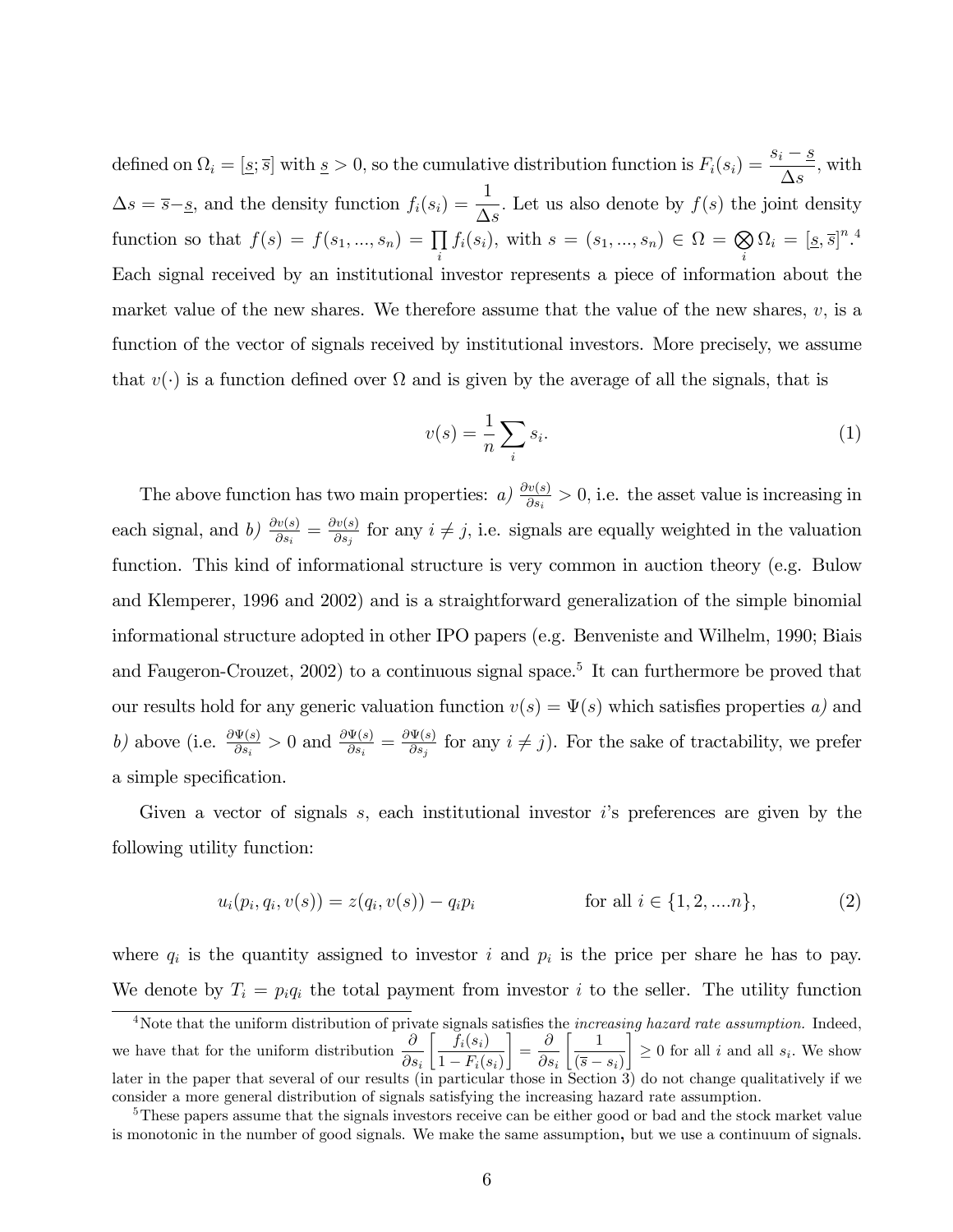in Equation (2) is linear in the transfer  $T_i$ . We make the following assumptions about the institutional investors' valuation function  $z$  (the subscripts denote derivatives with respect to variables):

- A1  $z_1 > 0$  and  $z_2 > 0$ ;
- A2  $z_{11} \leq 0$ ;
- A3  $z(0, v) = 0$  for all v;
- A4  $z_{12} > 0$  (single-crossing condition);
- A5  $z_{122} \leq 0$  and  $z_{112} \geq 0$ ;
- A6  $z_{12}(0, v) \geq 1.6$

We assume a continuum of competitive, uninformed, and risk-neutral *retail* bidders. The total mass of these retail bidders is normalized to one. In the following sections, we will consider the possibility that these investors face an allocation constraint, with the constraint taking a number of different forms. Neither retail investors nor the seller hold any private information about the market value of the asset and only observe the density  $f(\cdot)$  of signals.

In order to extract the information from the institutional investors, the seller designs a mechanism specifying the allocation and pricing rules for both institutional and retail investors. By using the *revelation principle*, we can focus on *direct mechanisms* in which the seller asks each institutional investor to announce his signal and then fixes quantities and prices as function of their announcements in such a way as to induce them to reveal their information truthfully (see Fudenberg and Tirole, 1991).

A mechanism is described by a pair of outcome functions  $(p, q)$  of the form  $p : \Omega \to \mathbb{R}^{n+1}$ and  $q: \Omega \to [0,1]^{n+1}$  where  $p = (p_1, ..., p_n, p_R)$  is a vector of prices and  $q = (q_1, ..., q_n, q_R)$  is a vector of allocations. Thus if  $s$  is the vector of signals announced by institutional investors, each investor  $i \in \{1, ..., n\}$  receives  $q_i(s)$  shares and pays a price per share of  $p_i(s)$ , while retail

 $6M$ ost of these assumptions are standard in the mechanism design literature. See Fudenberg and Tirole (1991) for a discussion.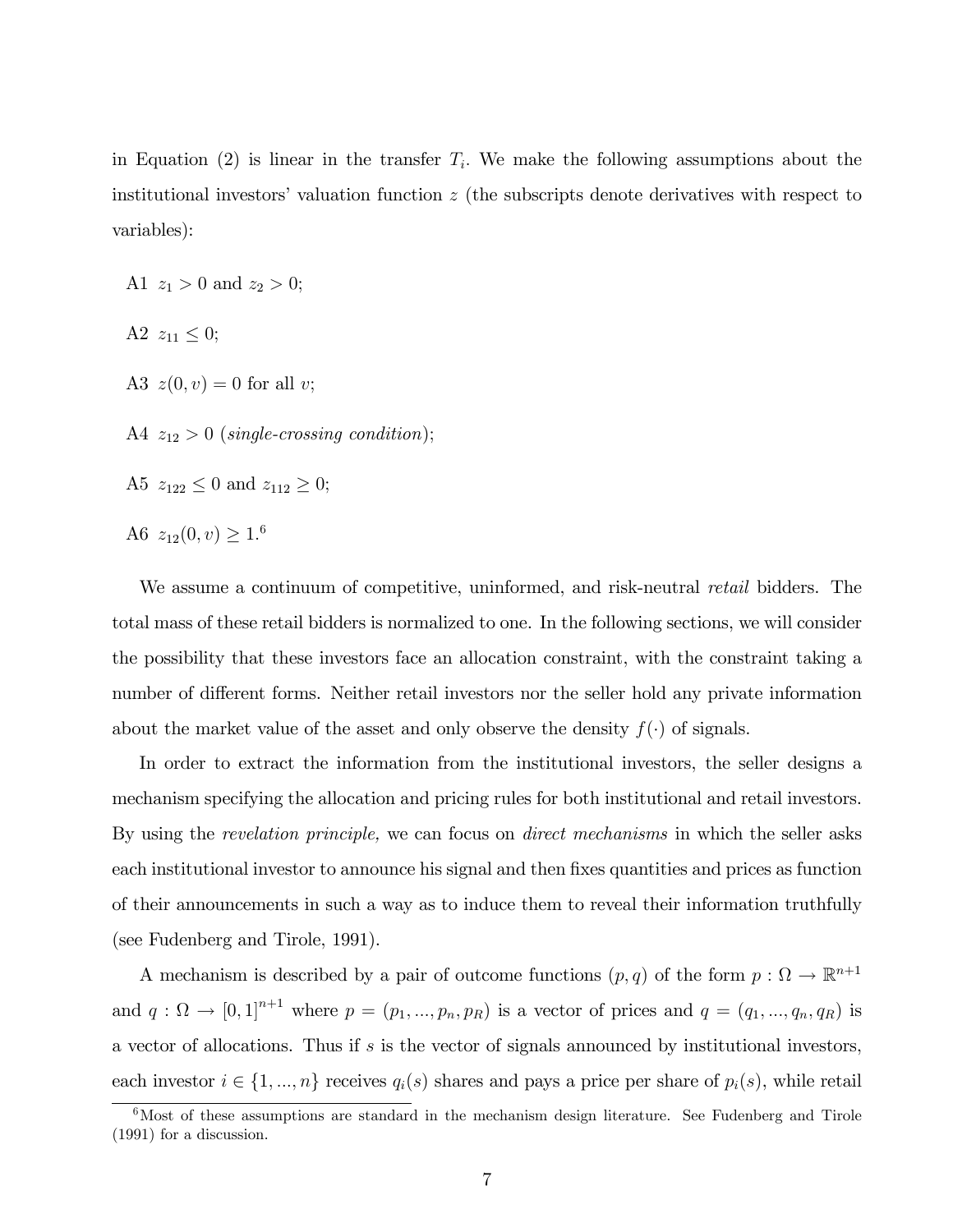investors receive  $q_R(s)$  and pay a price per share of  $p_R(s)$ . We assume that all of the shares issued must be allocated to either institutional or retail investors. The seller's choice of the vector  ${q_i}_{i=1...n}$  implicitly determines the number of shares allocated to retail investors,  $q_R$ , which is given by:

$$
q_R = 1 - \sum_i q_i. \tag{3}
$$

The set of possible strategies for the institutional investor i with signal  $s_i$  is  $\Omega_i$ . Faced with a mechanism  $(p, q)$ , his expected utility if he misrepresents his signal by announcing  $\hat{s}_i$  to the seller rather than his true signal  $s_i$  is

$$
U_i(\widehat{s}_i, s_i) = E_{s_{-i}}\{u_i(p_i(\widehat{s}_i, s_{-i}), q_i(\widehat{s}_i, s_{-i}), v(s_i, s_{-i}))\}
$$
  
= 
$$
\int_{\Omega_{-i}} [z(q_i(\widehat{s}_i, s_{-i}), v(s_i, s_{-i})) - q_i(\widehat{s}_i, s_{-i})p_i(\widehat{s}_i, s_{-i})] f_{-i}(s_{-i}) ds_{-i},
$$
 (4)

where  $s_{-i}$  is the vector of all of the other institutional investors' signals, i.e.  $s_{-i} = (s_1, ..., s_{i-1}, s_{i+1}, ..., s_n)$  and  $f_{-i}(s_{-i}) = \prod f_j(s_j)$ .<sup>7</sup>  $\scriptstyle j\neq i$ 

The optimal IPO mechanism for the seller is the solution to the following optimization program:

$$
\max_{(p,q)} U_F = E_s \left[ \sum_i T_i(s) + T_R(s) \right] = \int_{\Omega} \left( \sum_i T_i(s) + T_R(s) \right) f(s) ds, \tag{5}
$$

subject to the following standard constraints:

• Retail Investors' Participation Constraint (RPC). This requires the expected payoff for retail investors to be greater than their reservation utility, which equals zero.

$$
E_s [q_R(s)(v(s) - p_R(s))] = \int_{\Omega} q_R(s) [v(s) - p_R(s)] f(s) ds \ge 0.
$$
 (RPC)

Thus the constraint is conditional on the initial distribution of the signals which implies that retail investors commit to buying the share without ever learning the reported signals. This in turn implies that they do not play strategically in the IPO game.

<sup>&</sup>lt;sup>7</sup>Note that the expected utility of agent i depends on the mechanism offered by the seller  $(p, q)$ , which is omitted in our notation for the sake of simplicity.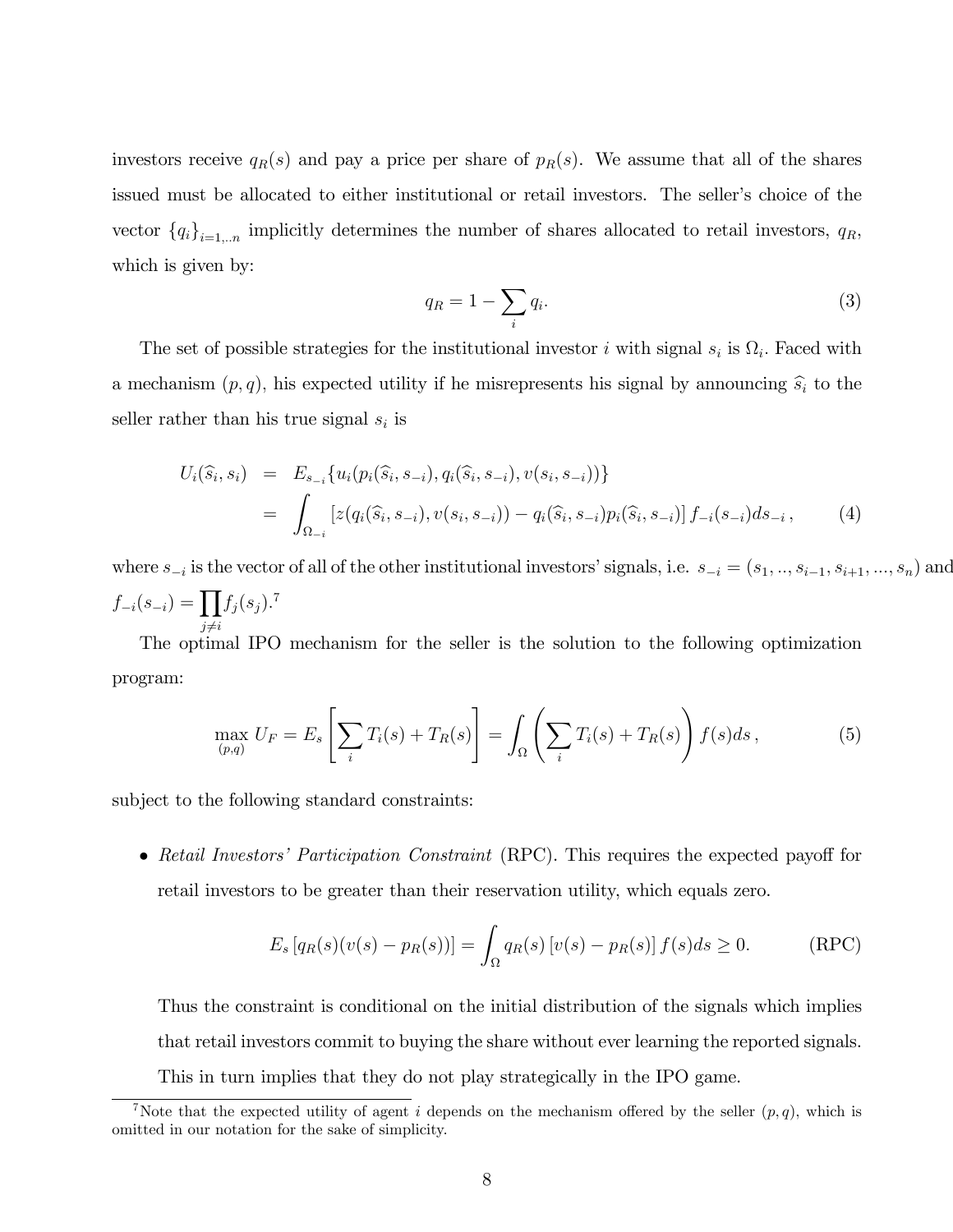• Institutional Investors' Participation Constraint (IPC). The IPC ensures that each institutional investor is willing to participate in the offering conditional on his own signal. The expected utility of each institutional investor, conditional on his signal, should be greater than his expected utility when he does not participate in the IPO. The IPC is then written as follows:

$$
U_i(s_i, s_i) = E_{s_{-i}} \{ z(q_i(s), v(s)) - q_i(s)p_i(s) \}
$$
  
= 
$$
\int_{\Omega_{-i}} [z(q_i(s), v(s)) - p_i(s)q_i(s)] f_{-i}(s_{-i}) ds_{-i} \ge 0.
$$
 (IPC)

This must be satisfied for all  $i$  and all  $s_i$ .

• Institutional Investors' Incentive Compatibility Constraint (IIC). This constraint ensures that each institutional investor has no incentive to misrepresent his type - the signal he receives - to the firm. The IIC then requires that each agent  $i$  be better off by truthfully announcing his signal. Using Equation (4) this may be written as follows:

$$
U_i(\widehat{s}_i, s_i) \le U_i(s_i, s_i) \qquad \text{for all } s_i, \widehat{s}_i \text{ and } i,
$$
 (IIC)

or, equivalently,

$$
s_i \in \arg\max_{\widehat{s}_i} U_i(\widehat{s}_i, s_i) \qquad \text{for all } s_i, \widehat{s}_i \text{ and } i. \tag{IICa}
$$

• Full Allocation Constraint (FAC).

$$
\sum_{i} q_i(s) + q_R(s) = 1 \text{ for all } s,
$$
 (FAC)

and the quantity non-negativity constraints:

$$
q_i(s) \ge 0 \qquad \text{for all } i \text{ and } s. \tag{6}
$$

Finally, we will also introduce the appropriate allocation constraint.

The above optimization program can be simplified by re-arranging the constraints. In the Appendix, we show that the seller's optimization program can be written as follows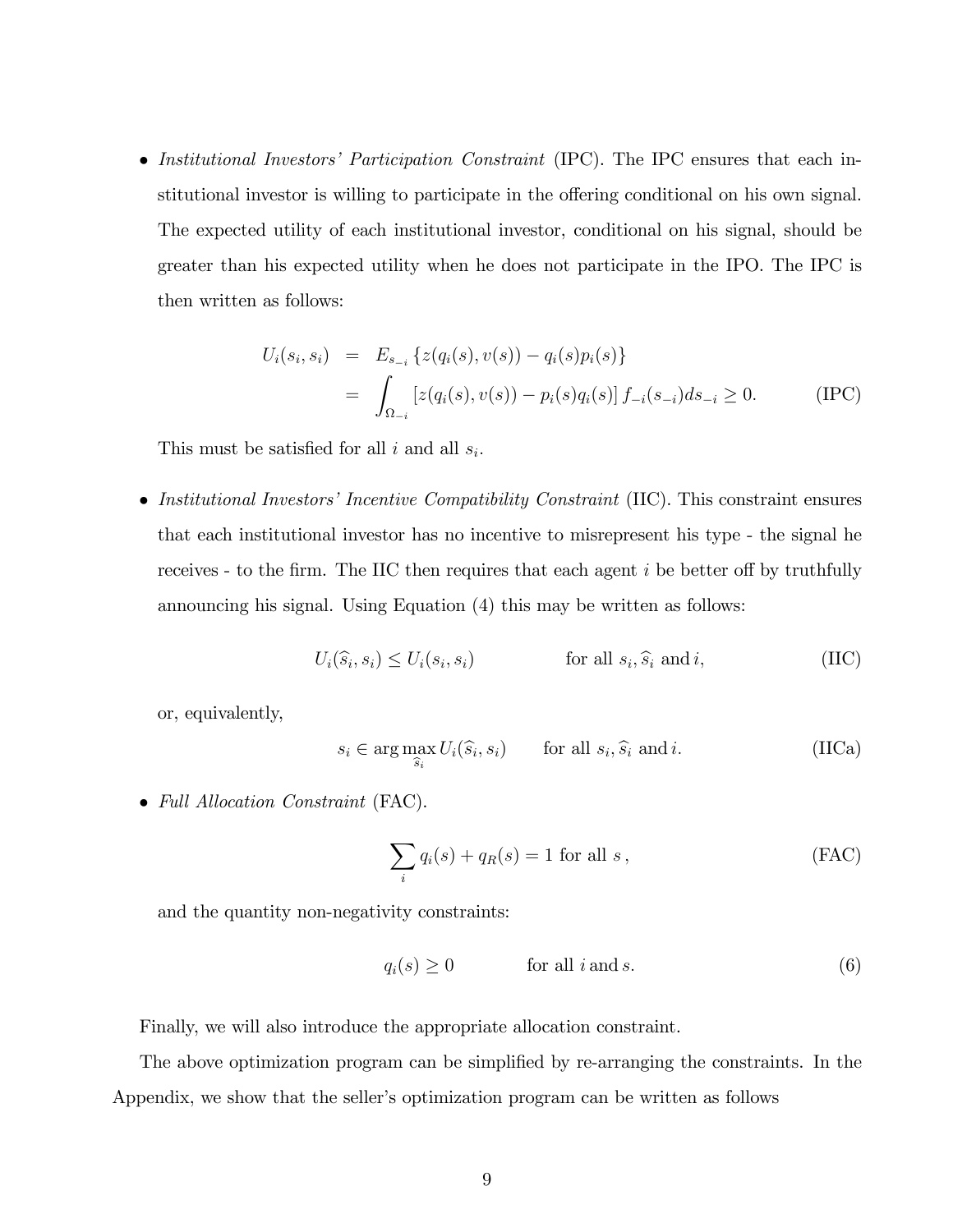$$
\begin{cases}\n\max_{\{q_i\}_{1}^{n}} \int_{\Omega} \left\{ v(s) + \sum_{i} \left[ z(q_i(s), v(s)) - \frac{1}{n} (\overline{s} - s_i) z_2(q_i(s), v(s)) - v(s) q_i(s) \right] \right\} f(s) ds \\
s.t: \\
(i) \quad U_i(\underline{s}, \underline{s}) = 0 \qquad \text{for all } i \\
(ii) \quad \frac{1}{n} E_{s_{-i}} \left[ z_{12}(q_i(s), v(s)) \frac{\partial q_i(s)}{\partial s_i} \right] \ge 0 \qquad \text{for all } i \text{ and all } s_i \\
(iii) \quad q_i(s) \ge 0 \qquad \text{for all } i \text{ and all } s \\
(iv) \quad \sum_{i} q_i(s) \le 1 \qquad \text{for all } s.\n\end{cases} (7)
$$

Note that this program depends only on quantities. Once optimal quantities have been determined, optimal prices can be obtained from the participation constraints of both the institutional and the retail investors. For all  $s_i$  and all i, prices for institutional investors satisfy

$$
\int_{\Omega_{-i}} p_i(s) q_i(s) f_{-i}(s_{-i}) ds_{-i} = \int_{\Omega_{-i}} z(q_i(s), v(s)) f_{-i}(s_{-i}) ds_{-i} - \int_{\Omega_{-i}} \left\{ \frac{1}{n} \int_s^{s_i} z_2(q_i(\tilde{s}_i, s_{-i}), v(s)) d\tilde{s}_i \right\} f_{-i}(s_{-i}) ds_{-i}.
$$
 (7)

Likewise, for retail investors, the optimal pricing rule must satisfy the (binding) participation constraint

$$
\int_{\Omega} p_R(s) q_R(s) f(s) ds = \int_{\Omega} v(s) q_R(s) f(s) ds.
$$
\n(8)

Equations (7) and (8) above will typically admit multiple solutions. We are interested in verifying whether there exists at least one equilibrium requiring a uniform price for all investors, i.e. a price function  $p(s)$  such that  $p(s) = p_i(s) = p_R(s)$  for all i and all s.

It is worth noticing that the seller's program in this setup is quite different from that in a standard auction design problem where an uninformed seller faces usually only informed bidders. The participation of a class of uninformed bidders in the auction makes the problem rather different and interesting in the sense that it mitigates the adverse-selection problem  $vis-\hat{a}-vis$  the informed investors and, thus, lowers the seller's cost of extracting their private information.<sup>8</sup> What really matters, however, is not that retail investors are uninformed but

 ${}^{8}$ In a very similar framework, Malakhov (2006) investigates the impact of retail investors' participation on the issuer's revenues. It is shown that the seller's revenues are increasing in the number of uninformed investors participating in the offering, since more uninformed investors lowers the outside option of informed investors and, consequently, as in our model, reduces the cost of gathering information.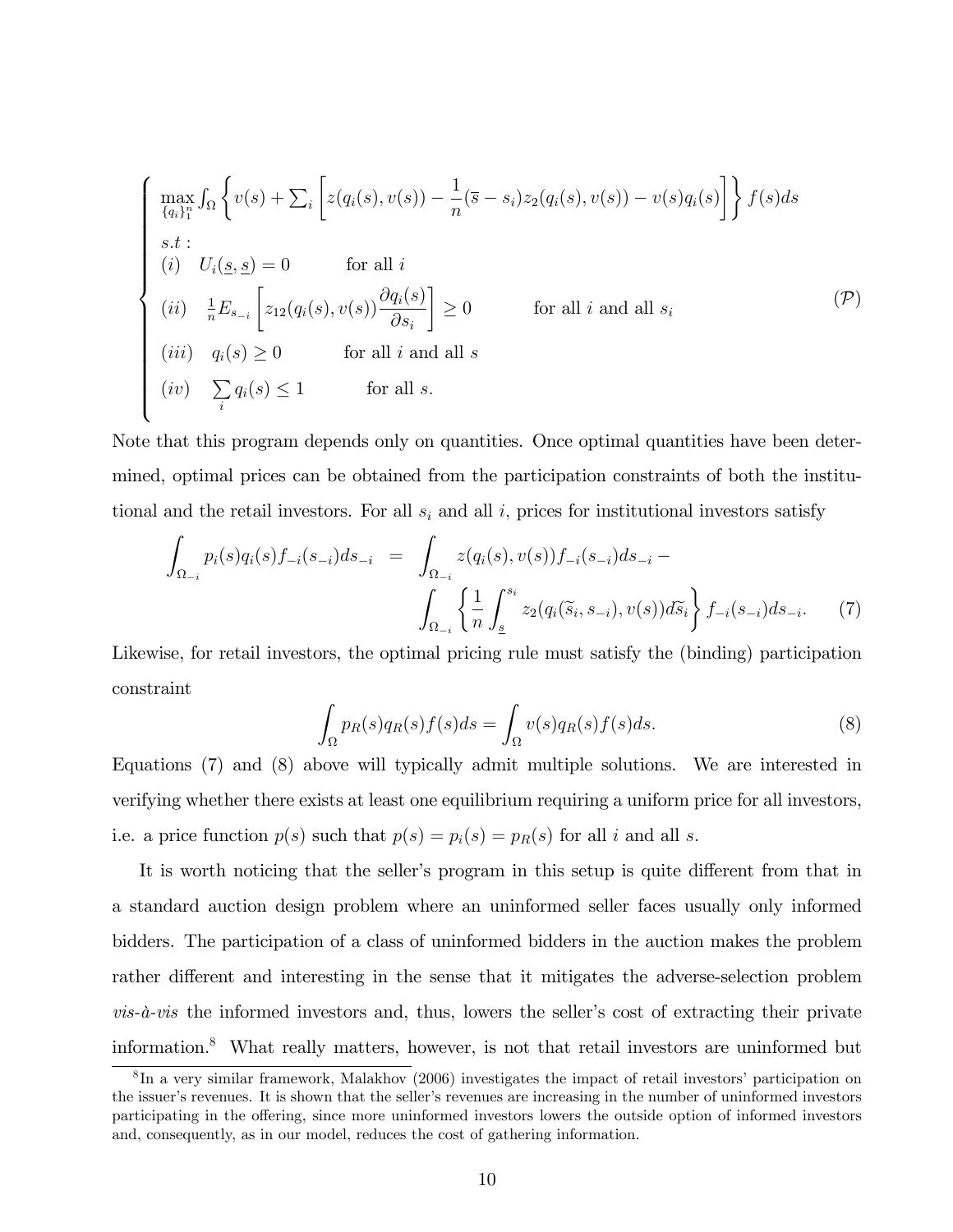rather that their information, if any, differs from that of the institutional investors and, more importantly, that they do not play strategically, i.e. it is impossible to elicit their information. This point has previously been made by Maksimovic and Pichler (2006).

## 3 Risk-neutral institutional investors

We start by analyzing the standard case in the IPO literature of risk-neutral institutional investors. We thus assume that the informed investors' valuation function is

$$
z(q, v(s)) = v(s)q, \qquad (9)
$$

and the utility function of investor  $i$  is

$$
u_i(p_i, q_i, v(s)) = [v(s) - p_i] q_i.
$$
\n(10)

We also assume that the allocation rule is restricted. We model this restriction as a quantity constraint on retail investors, i.e. there exists a maximum quantity of shares  $K < 1$  they can buy. In other words,

$$
q_R(s) \le K. \tag{11}
$$

Notice that, in our model where the number of shares issued is fixed, this constraint is equivalent to requiring that a minimum quantity of shares be allocated to institutional investors. In other words we could just as well write it as  $\sum$ i  $q_i(s) \geq 1 - K$ , which represents a quite common, though implicit, practice in IPOs. There may be several reasons why this is the case: due to the monitoring role played by institutional shareholders which potentially enhances the firm value (Mello and Parsons, 1998, Stoughton and Zechner, 1998), or because of the tight links with the underwriter who tends in turn to favor his institutional clientele over retail demand in IPOs (Aggarwal, 2003; Aggarwal et al., 2002).

In this case the seller's problem is the following: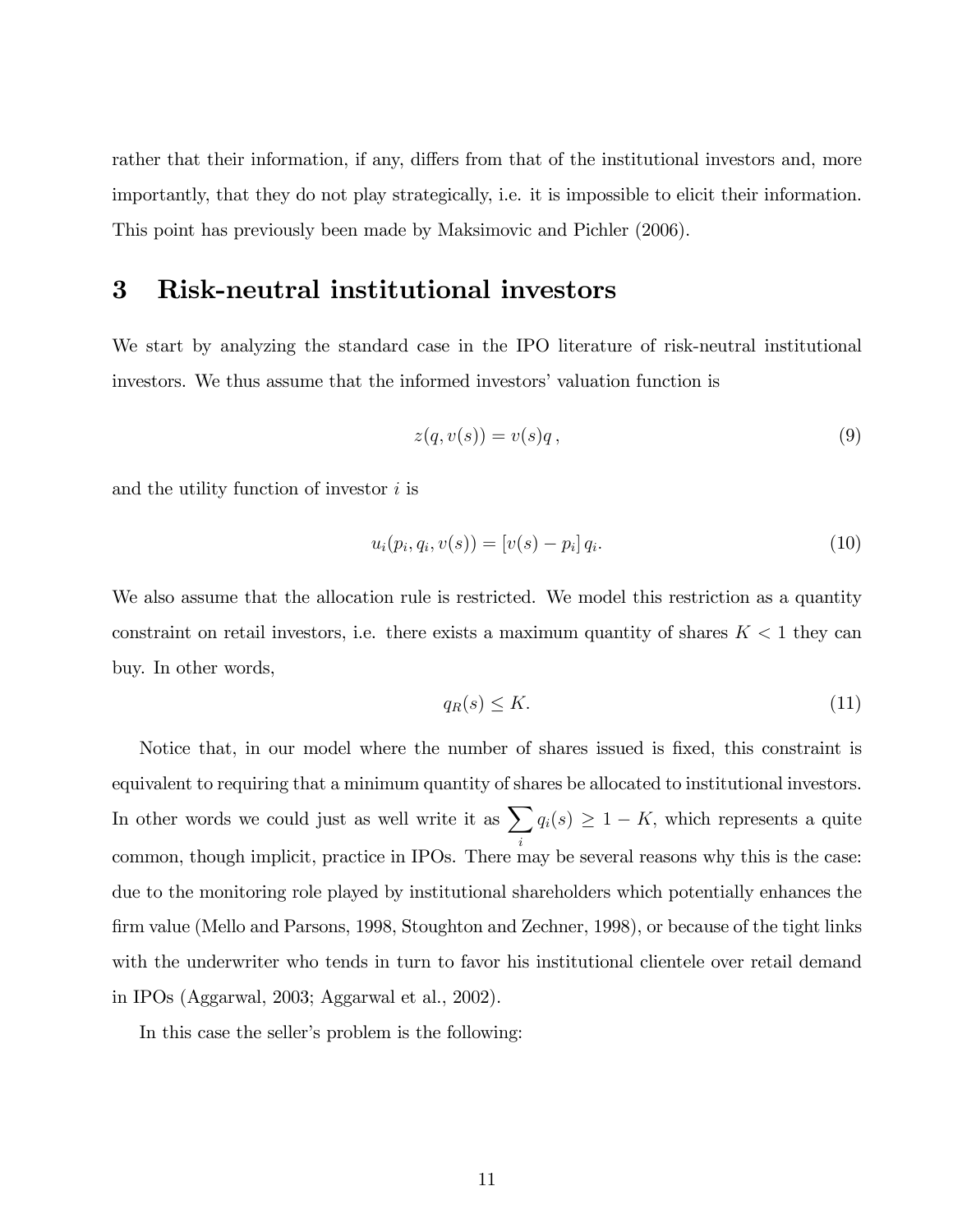$$
\max_{\{q_i\}_1^n} \int_{\Omega} \left\{ v(s) - \sum_{i} \left[ \frac{1}{n} (\overline{s} - s_i) q_i(s) \right] \right\} f(s) ds
$$
\n*s.t* :  
\n(i)  $U_i(\underline{s}, \underline{s}) = 0$  for all *i*  
\n(ii)  $E_{s_{-i}} \left[ \frac{\partial q_i(s)}{\partial s_i} \right] \ge 0$  for all *i* and all  $s_i$   
\n(iii)  $q_i(s) \ge 0$  for all *i* and all *s*  
\n(iv)  $\sum_{i} q_i(s) \le 1$  for all *s*  
\n(v)  $q_R(s) \le K$  for all *s*.

In the next proposition we characterize the optimal IPO mechanism in terms of allocation and pricing rules:

PROPOSITION 1 If institutional investors are risk neutral and retail investors can buy at  $most K shares, the optimal IPO is characterized as follows:$ 

- 1. (**Allocation rule**) For all  $s \in \Omega$ , let  $s_m = \max\{s_1, ..., s_n\}$ . In equilibrium, the issuer allocates as many shares as possible to retail investors and the remaining shares to the institutional investor reporting  $s_m$ , that is  $q_R(s) = K$  and  $q_m(s) = 1 - K$ .<sup>9</sup>
- 2. (**Pricing rule**) The optimal IPO requires discriminatory pricing such that  $p_m(s)$  <  $p_R(s) = v(s).$

In the Appendix, the above Proposition is proved for a generic distribution of private signals satisfying the increasing hazard rate assumption.

To understand the logic behind the above result notice that the seller's objective function is decreasing in the term  $\int$ Ω  $\sum_i$  $\lceil 1 \rceil$  $\frac{1}{n}(\overline{s}-s_i)q_i(s)$ 1 which represents the institutional investors' information rents and can be easily shown to be increasing in the quantity  $q_i(s)$  and in the signal  $s_i$ . These properties together ensure that the seller optimally allocates as much as possible to retail investors, i.e. up to their quantity constraint, with any residual quantity going to the

<sup>&</sup>lt;sup>9</sup>Note that as a result of the continuous distributions we consider in our model, the probability of having more than one agent announcing  $s_m$  is zero.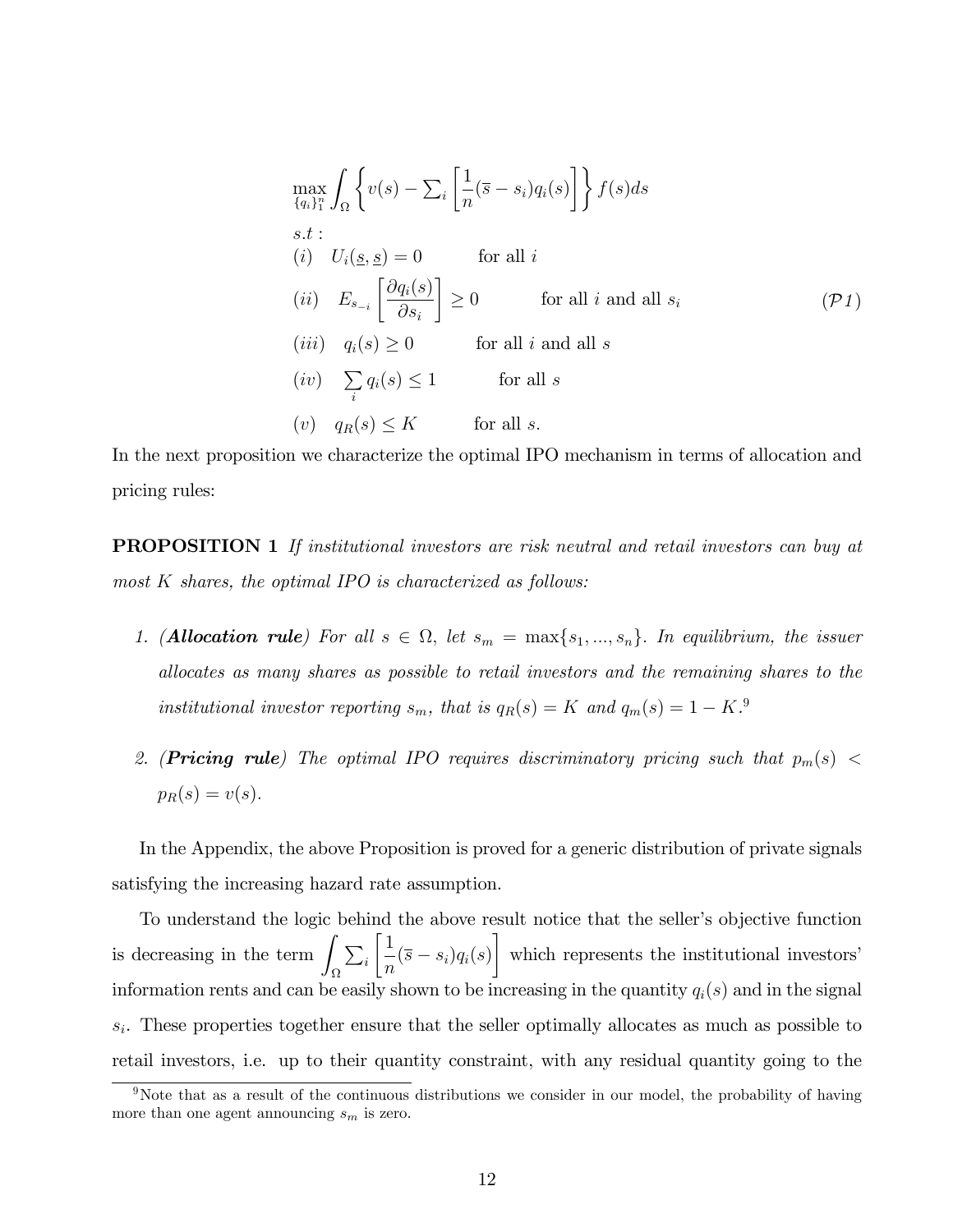institutional investor with the highest reported signal who then receives a strictly positive information rent.<sup>10</sup> To see why he also pays a lower price than do retail investors, simply note that with linear preferences, after replacing the optimal quantity, the ICC becomes

$$
[v(s) - p_m(s)](prob \ s_i > s_{-i})q_m(s) \geq [v(s) - p_i(\widehat{s}_i, s_{-i})](prob \ \widehat{s}_i > s_{-i})q_m(s)
$$

given that  $q_m(s) > 0$  and  $v(s) = p_R(s)$ , it must be that  $p_R(s) > p_m(s)$ .

In the absence of an allocation constraint, the result below follows directly from Proposition 1:

COROLLARY 1 When institutional investors are risk neutral and retail investors are not constrained, the optimal offering is such that all the shares are sold to retail investors irrespective of the signals reported by the informed investors, at a marginal price of  $p_R = v(s)$ .

This result is a generalization of MP to a continuous state space and implies that riskneutral institutional investors receive no information rents because, in equilibrium, they are actually excluded from the offering. These results can be shown to hold for all distributions satisfying the increasing hazard rate condition.

With respect to this section's results, it is important to note that retail investors have priority in the allocation. This highlights the important role that uninformed investors play in the IPO process. Their presence mitigates the adverse-selection problem vis-a-vis the institutional investors, and consequently allows the seller to lower the cost of eliciting their private information by exploiting the competition between the two groups of investors. If retail investors have unlimited buying capacity, then the cost of information gathering is zero (Corollary  $1$ ).<sup>11</sup> This in turn implies that the existence of an allocation constraint is in fact detrimental to the efficiency of the selling mechanism.

In reality, however, we never observe an IPO in which all of the shares are placed with retail investors. In the light of this empirical regularity, our results then suggest that: a) the

 $10$ It should be clear that the assumption of an increasing hazard rate is crucial for this result because it ensures that information rents increase in signals. Different assumptions regarding the behaviour of the hazard rate would of course affect the optimal allocation rule.

 $11$ The role of retail investors has been already stressed by Benveniste et al.  $(1996)$ , Biais and Faugeron-Crouzet (2002), Maksimovic and Pichler (2006) and Bennouri and Falconieri (2006).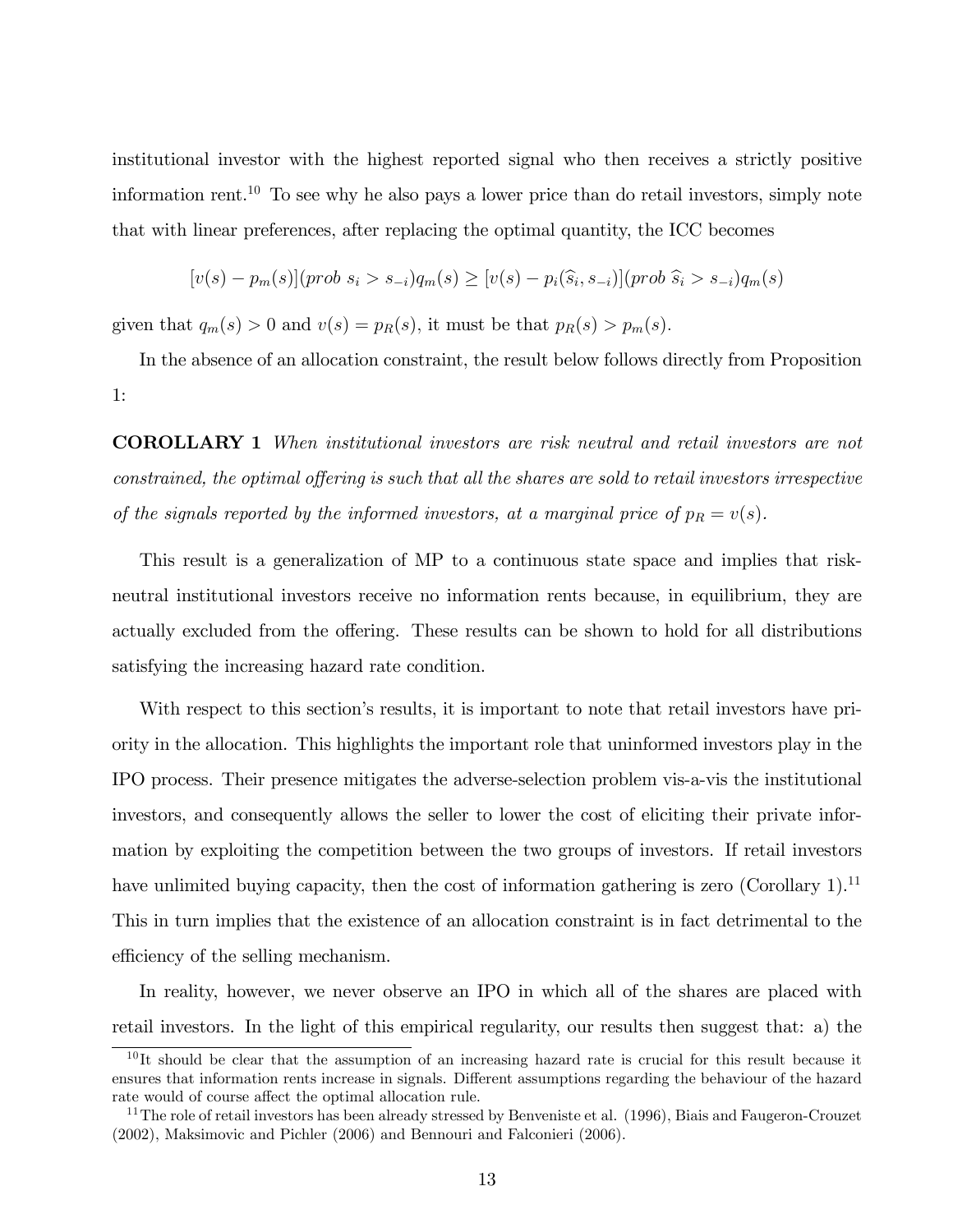most relevant empirical situation is that of maximum (minimum) quantity constraints on retail (institutional) investors; or b) institutional investorsí preferences may not be linear. In the next section, we look at the impact of assuming that institutional investors have non-linear preferences on our results.

### 4 Non-Linear Preferences

The previous section suggests that the optimality of uniform pricing essentially depends on whether the seller can freely use the allocation rule to discriminate among investors. It is then natural to ask whether introducing risk aversion or some kind of concavity in institutional investors' preferences may also affect optimal pricing, to the extent that this reduces the seller's discretion in allocating shares. We therefore relax the risk-neutrality assumption in this section, and introduce concavity in the institutional investors' valuation function, which becomes: $12$ 

$$
z(q_i, v(s)) = q_i(\alpha v(s) - \frac{\delta}{2}q_i). \tag{12}
$$

When  $\alpha \geq 1$ , this new valuation function  $z(\cdot, \cdot)$  is concave in quantity, satisfies Assumptions A1-A6, and produces a marginal valuation which is decreasing at an exogenously given rate,  $\delta$  $0<sup>13</sup>$  We consider this specification of the utility function because concavity indirectly restricts the discretion of the seller to allocate the shares and, as such, it may affect the optimality of uniform pricing. Further, concavity in quantity may be interpreted as aversion to *inventory risk*, i.e. the risk associated with portfolio composition.<sup>14</sup> We also assume  $\alpha > 1$ , which means that institutional investors value the shares more than do retail investors for small quantities, but with a decreasing marginal valuation. That is, at  $q_i = 0$ , their marginal valuation is  $\alpha v$ whereas the marginal valuation of retail investors is  $v$ . In other words, institutional investors are very keen to participate in the IPO and obtain a positive quantity of shares, but their marginal utility decreases as the allocation increases, possibly due to inventory risk. If there

 $12$ Risk neutrality is the most common assumption in the IPO literature. Other papers that have, like us, assumed non-linear preferences are Stoughton and Zechner (1998) and Benveniste and Wilhelm (1997).

 $13$ Notice that the new valuation function does not describe standard risk-averse preferences, which are typically concave in wealth.

<sup>&</sup>lt;sup>14</sup>This is well documented for instance in the market-microstructure or foreign-exchange market literatures (see for instance O'Hara, 1995, and Lyons, 2003).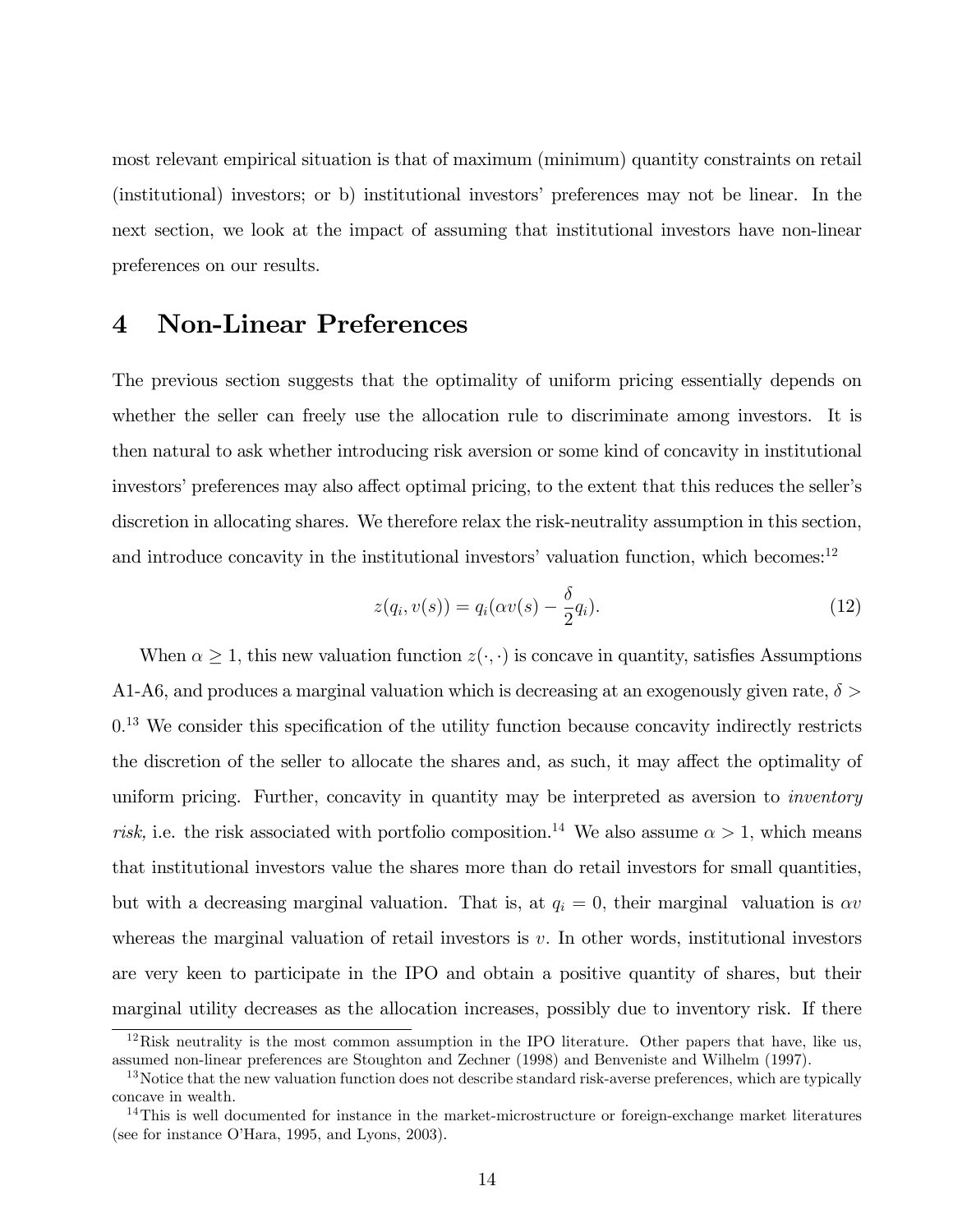is no cash constraint on retail investors, the optimal allocation rule with  $\alpha = 1$  is the same as that under risk neutrality, i.e. the seller allocates the entire quantity to retail investors. In this case, institutional investors' preferences do not matter.

We first analyze, in the next section, the optimal mechanism in the absence of constraints on retail investors in order to isolate the impact of institutional investors' non-linear preferences. We subsequently add the allocation constraint.

#### 4.1 NO CONSTRAINTS ON RETAIL INVESTORS

The seller's optimization program in this case can be written as:

$$
\max_{\{q_i\}_{1}^{n}} \int_{\Omega} \left\{ v(s) + \sum_{i} \left[ q_i(s) \left( (\alpha - 1) v(s) - \frac{\delta}{2} q_i(s) - \frac{\alpha}{n} (\overline{s} - s_i) \right) \right] \right\} f(s) ds
$$
  
s.t :  
(i)  $U^i(\underline{s}, \underline{s}) = 0$   
(ii)  $E_{s_{-i}} \left[ \frac{\partial q_i(s)}{\partial s_i} \right] \ge 0$  for all *i* and all *s*  
(iii)  $q_i(s) \ge 0$  for all *i* and all *s*  
(iv)  $\sum_{i} q_i(s) \le 1$  for all *s*.  
(iv)  $\sum_{i} q_i(s) \le 1$  for all *s*.

Thus,  $(\mathcal{P}2)$  is identical to  $(\mathcal{P}1)$  except for the different utility function and the absence of condition  $(v)$ .

The next proposition describes the optimal selling mechanism.

PROPOSITION 2 Assume that institutional investors have non-linear preferences described by Equation (12) and that there is no allocation constraint. The optimal IPO is characterized by the following allocation and pricing rules:

1. (Allocation Rule) For all i and all s, let  $\widetilde{q}_i(\cdot)$  be such that

$$
\widetilde{q}_i(s) = \begin{cases}\n\frac{(\alpha - 1) n v(s) - \alpha (\overline{s} - s_i)}{n \delta} & \text{for all } s_i \ge s_i^{\circ} \\
0 & \text{otherwise}\n\end{cases}
$$

where  $s_i^{\circ} = \frac{\alpha \overline{s} - (\alpha - 1)v_{-i}}{2\alpha - 1}$  $\frac{(\alpha-1)v_{-i}}{2\alpha-1}$ , with  $v_{-i} = \sum_{i \neq i}$  $j\neq i$  $s_j$  then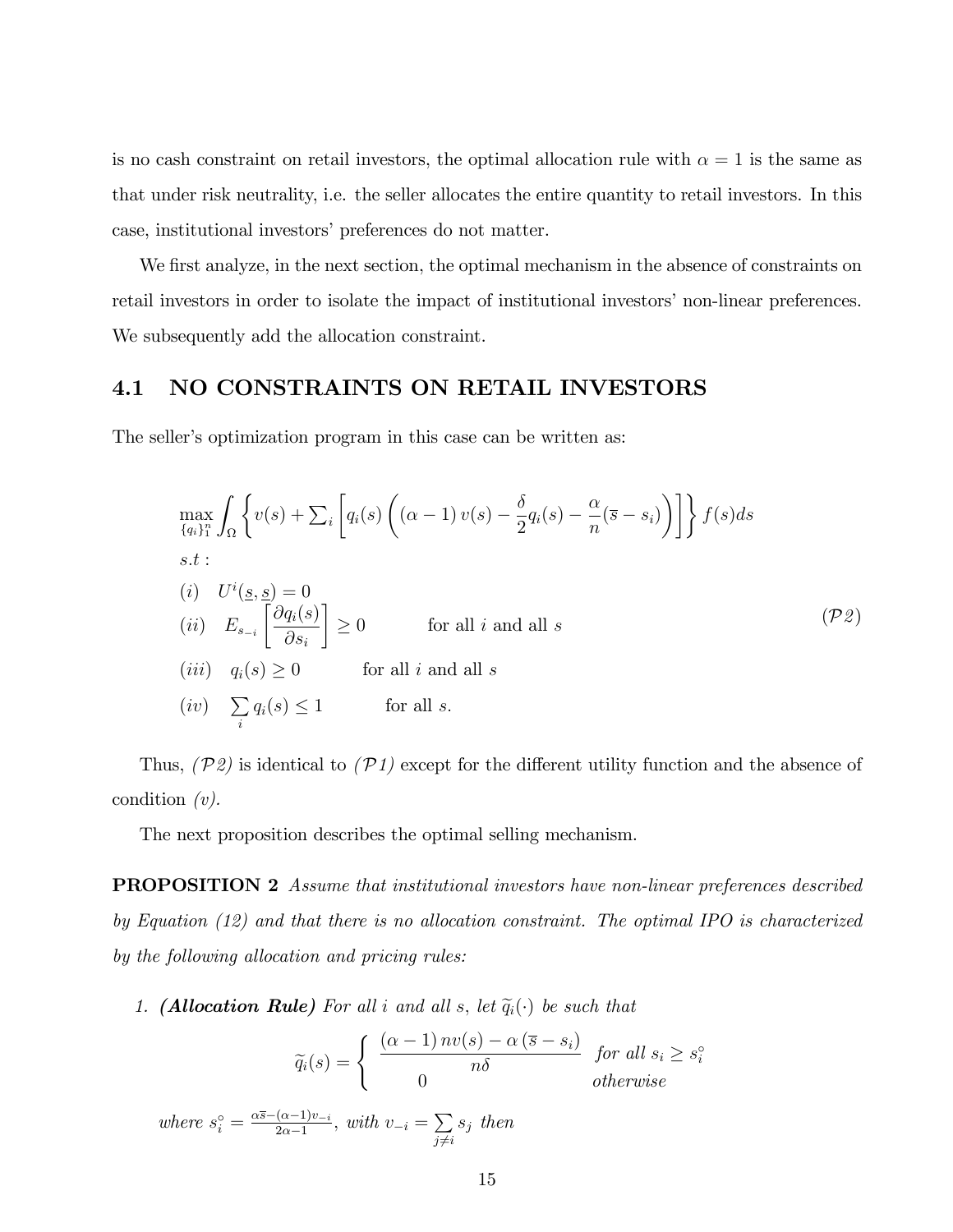- If  $\sum$  $\sum_i \widetilde{q}_i \leq 1$ , only the institutional investors reporting a signal above  $s_i^{\circ}$  receive a positive quantity equal to  $\tilde{q}_i(s)$ . Retail investors receive the remaining shares;
- If instead  $\sum$  $\sum_{i} \widetilde{q}_i > 1$  (oversubscription), the institutional investors reporting a signal above  $s_i^{\circ}$  receive a positive quantity  $\widehat{q}_i(s) = \widetilde{q}_i(s) - \mathcal{Q}$ , where  $\mathcal Q$  is the amount of shares by which they are rationed.<sup>15</sup> Retail investors obtain no shares.
- 2. (Pricing Rule) The optimal IPO mechanism can be implemented by a uniform pricing rule with  $p \ge v(s)$ . If  $\sum$  $\sum_i \widetilde{q}_i \leq 1$ , then  $p = v(s)$ . If  $\sum_i \widetilde{q}_i > 1$ , then  $p > v(s)$ .

Contrary to the case of risk neutrality, the institutional investors now have priority in the allocation rule. The result stems not from the non-linear preferences of the institutional investors, but rather from assuming that their marginal valuation of the asset at  $q_i = 0$  is larger than the marginal valuation of the retail investors. Notice that the threshold  $s_i^{\circ}$  is decreasing in the parameter  $\alpha$  which implies that as the institutional investors' marginal valuation of the asset at  $q_i = 0$  increases, a larger fraction of them receive a positive number of shares. Furthermore, the optimal quantity  $\tilde{q}_i(s)$  is decreasing in  $\delta$  and increasing in the signal  $s_i$  reported by the institutional investor. In other words, the seller rewards better information about the stock value (i.e. higher signals) with a larger quantity of shares. In conclusion, the results of Proposition 2 crucially depend on the assumption of  $\alpha > 1$ . Indeed, as previously noted, with  $\alpha = 1$ , non-linear preferences would lead to the same results as in the case of risk neutrality.

The pricing rule is due to the fact that in this model where there is no allocation constraint, all the shares can always be sold to retail investors at a price  $p = v(s)$ , so that the optimal price need not be set below this minimum value.

The next section analyzes the case of non-linear preferences with the addition of an allocation constraint similar to the one considered in Section 3.

<sup>&</sup>lt;sup>15</sup>Specifically, as we show in the Proof in the Appendix,  $\mathcal{Q} = \frac{\beta(s)}{\delta}$  where  $\beta(s)$  is the Kuhn-Tucker multiplier associated to the constraint *(iv)* of  $(\mathcal{P}2)$ .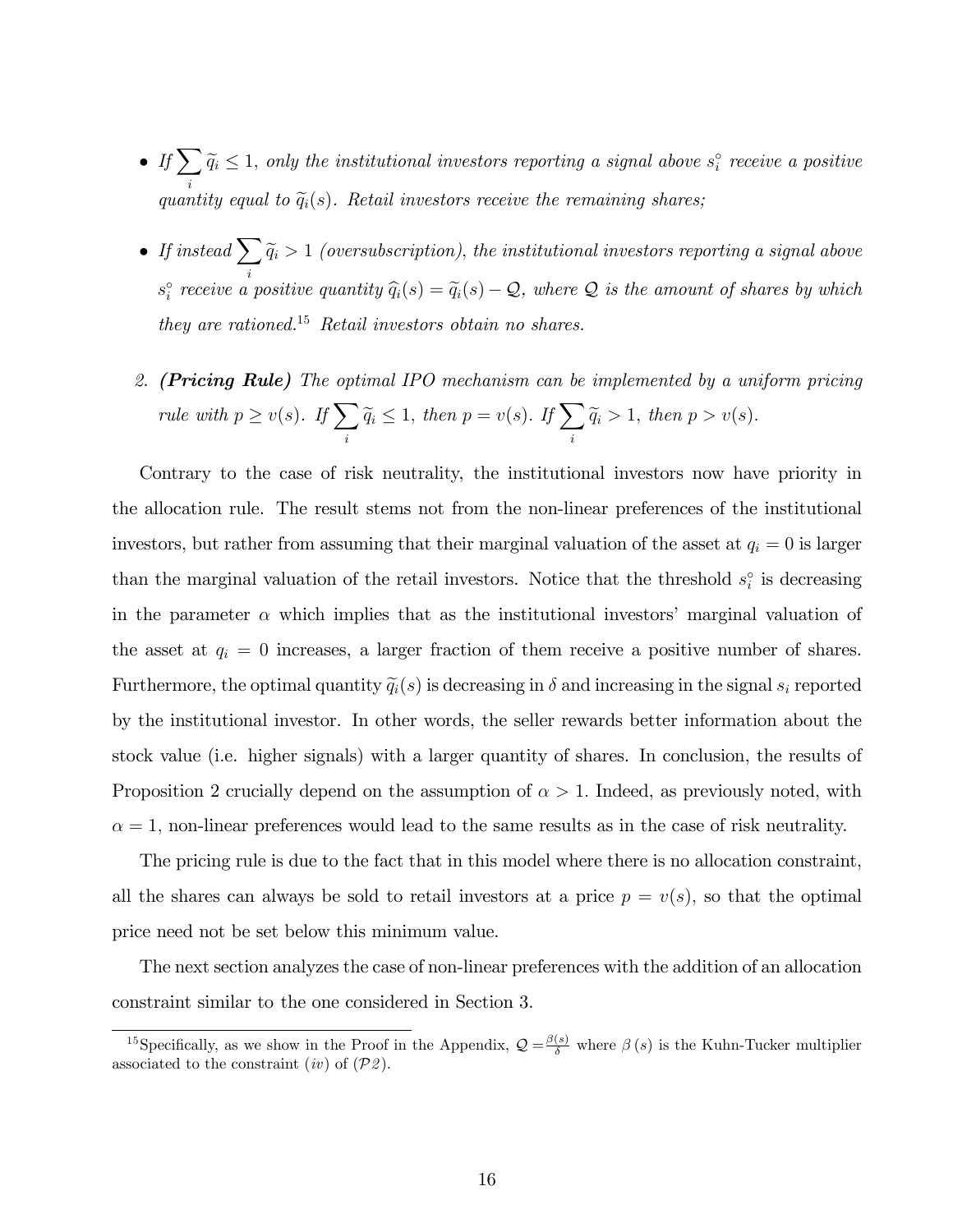#### 4.2 QUANTITY CONSTRAINTS

We now introduce a quantity constraint as defined in Equation  $(11)$ . The seller's optimization problem then becomes

$$
\max_{\{q_i\}_{1}^{n}} \int_{\Omega} \left\{ v(s) + \sum_{i} \left[ q_i(s) \left( (\alpha - 1) v(s) - \frac{\delta}{2} q_i(s) - \frac{\alpha}{n} (\overline{s} - s_i) \right) \right] \right\} f(s) ds
$$
  
s.t :  
(i)  $U^i(\underline{s}, \underline{s}) = 0$   
(ii)  $E_{s_{-i}} \left[ \frac{\partial q_i(s)}{\partial s_i} \right] \ge 0$  for all *i* and all *s*  
(iii)  $q_i(s) \ge 0$  for all *i* and all *s*  
(iv)  $\sum_{i} q_i(s) \le 1$  for all *s*  
(v)  $\sum_{i} q_i(s) \ge 1 - K$  for all *s*.

Problem  $(\mathcal{P}3)$  is the same as  $(\mathcal{P}2)$  with the addition of constraint  $(v)$ . The optimal mechanism is then described by the following proposition:

PROPOSITION 3 When institutional investors have non-linear preferences and retail investors are quantity constrained, the optimal IPO is characterized by the following allocation and pricing rules:

- 1. (**Allocation Rule**) there exists a threshold value of the signals  $s_i^{\circ} = \frac{\alpha \bar{s} (\alpha 1)v_{-i}}{2\alpha 1}$  $\frac{(\alpha-1)v_{-i}}{2\alpha-1}, \text{ with}$  $v_{-i} = \sum_i$  $j\neq i$  $s_j$ , such that,
	- If  $1 K \leq \sum_{i} \widetilde{q}_i(s) \leq 1$ , all the institutional investors reporting a signal above i the threshold  $s_i^{\circ}$  $\tilde{q}_i$  obtain a positive quantity  $\tilde{q}_i(s) = \frac{(\alpha - 1) n v(s) - \alpha (\bar{s} - s_i)}{n \delta}$ . The remaining shares are allocated to retail investors.
	- If  $\sum_i \widetilde{q}_i(s) < 1 K$ , then retail investors receive K shares; the remaining  $1 K$ shares are allocated to all the institutional investors reporting a signal  $s_i > s_i^K$  with  $s_i^K < s_i^{\circ}$ .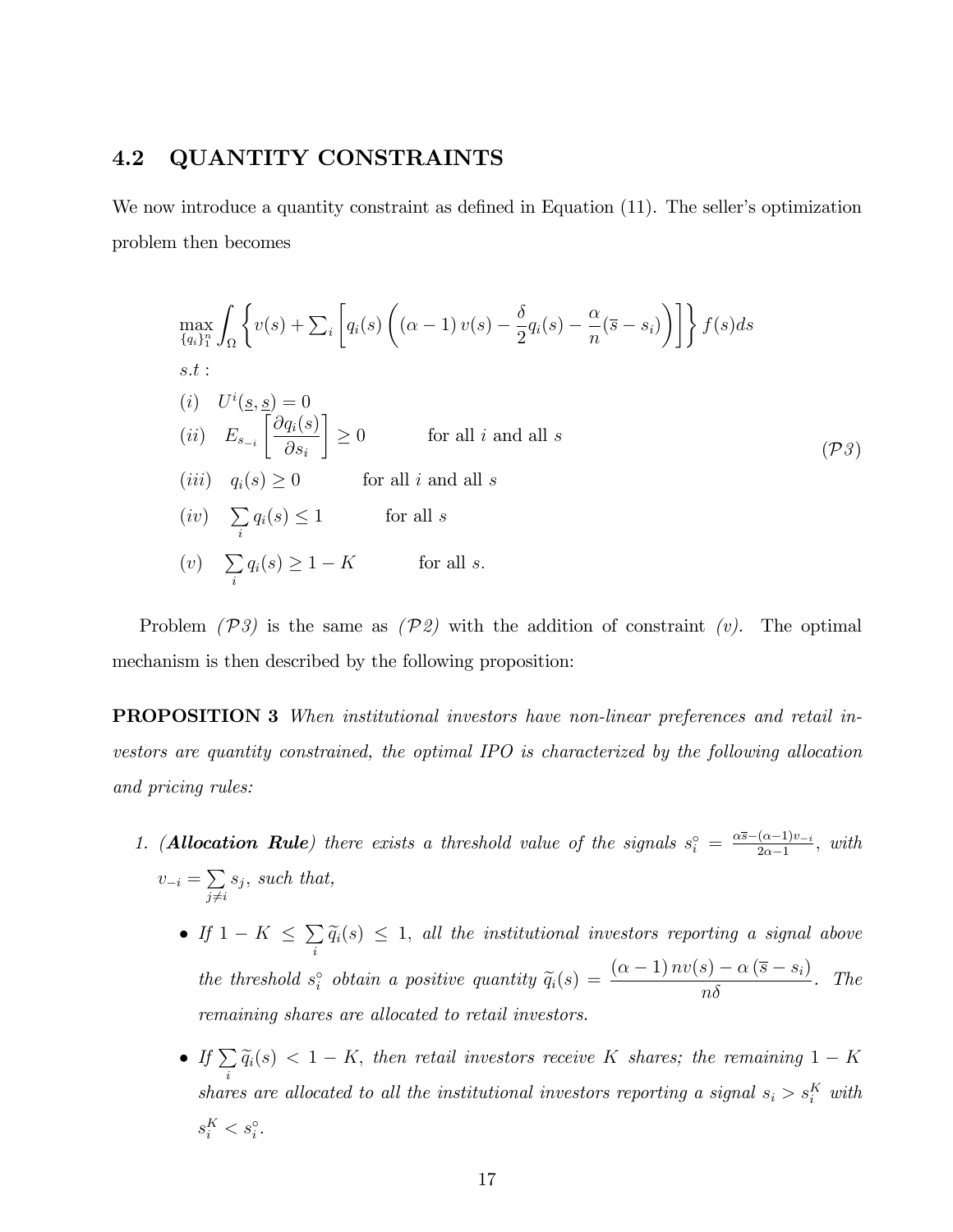- If  $\sum_i \widetilde{q}_i(s) > 1$  (oversubscription), the institutional investors with signals above the threshold  $s_i^{\circ}$  obtain a quantity  $\widehat{q}_i < \widetilde{q}_i$  (rationing). The retail investors receive no shares..
- 2. (Pricing Rule) The optimal pricing rule is such that
	- If the allocation constraint is not binding, the optimal IPO can be implemented by uniform pricing;
	- Conversely, if the constraint is binding, then a discriminatory pricing rule is optimal, such that:  $p_i(v) = p_I < v(s)$  for all i and  $p_R = v(s)$ .

The allocation rule result is quite intuitive. When there is a restriction on the allocation rule, the seller may be forced to allocate to the institutional investors more shares than would otherwise be optimal. SpeciÖcally, in order to place all the shares, the issuer will have to allocate a positive amount of shares to some institutional investors reporting a signal below the threshold  $s_i^{\circ}$ .

As for the pricing rule, in the presence of an allocation constraint, whether the optimal price is discriminatory or uniform depends on whether the constraint is binding or not in equilibrium, which in turn depends on the value of the parameters  $\alpha$  and  $\delta$ . For sufficiently high values of  $\alpha$  and/or low values of  $\delta$  the allocation constraint will not be binding, and thus, we are back to the case of no constraints where a uniform price is optimal. An alternative reading of this result is that if parameter  $K$  were to be determined endogenously, it would be optimally set so that the constraint never binds.

## 5 Cash-constrained retail investors

The results of the previous sections suggest that the form of the optimal pricing scheme depends on whether there is a *binding* allocation constraint, which is in turn affected by the specific characteristic of the institutional investors' preferences. We can also think about different types of constraints. Hence, in this section, we analyze the case of cash-constrained retail investors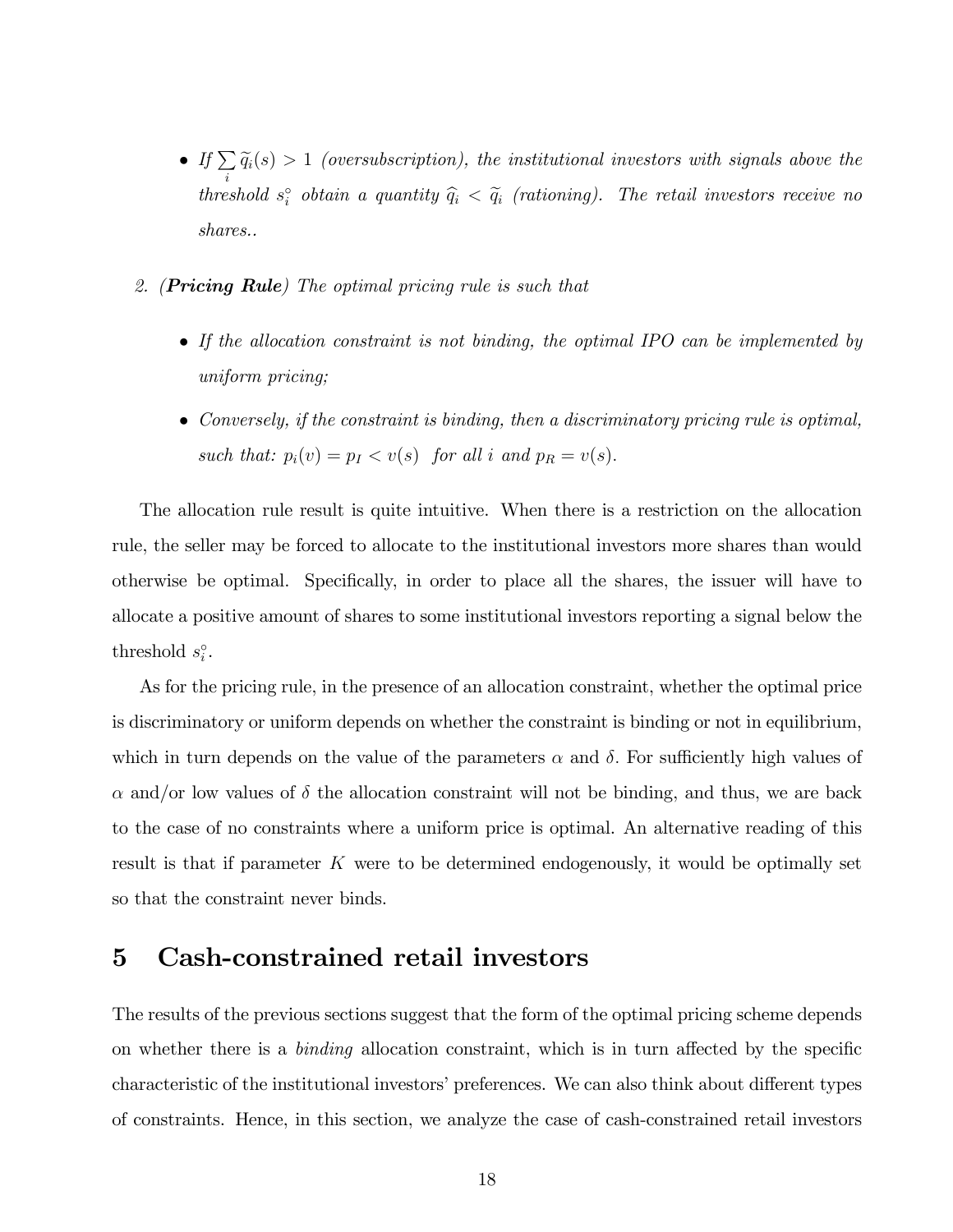that can afford/are willing to invest at most K in the sale, in the context of linear preferences of institutional investors.

The new optimization program for the seller is similar to program  $(\mathcal{P}1)$ , except that the last constraint,  $(v)$ , is replaced by the cash constraint for retail investors.

$$
\max_{\{a_i\}_{1}^{n}} \int_{\Omega} \left\{ v(s) - \sum_{i} \left[ \frac{1}{n} (\overline{s} - s_i) q_i(s) \right] \right\} f(s) ds
$$
\n*s.t* :  
\n(i)  $U_i(\underline{s}, \underline{s}) = 0$  for all *i*  
\n(ii)  $E_{s_{-i}} \left[ \frac{\partial q_i(s)}{\partial s_i} \right] \ge 0$  for all *i* and all  $s_i$   
\n(iii)  $q_i(s) \ge 0$  for all *i* and all *s*  
\n(iv)  $\sum_{i} q_i(s) \le 1$  for all *s*  
\n(v)  $\left( 1 - \sum_{i} q_i(s) \right) p_R(s_i, s_{-i}) \le K$  for all *s*.

We are aware that with a continuum of retail investors, it is less plausible to justify the existence of such a constraint at the aggregate level, even though the constraint holds individually. However, the purpose of our analysis is to investigate whether different kinds of allocation constraints affect differently the optimal pricing rule. In other words, we want to understand whether it is just the existence of such a constraint that matters or also its shape (the functional form). We expect this to be the case, as different forms of allocation constraints will determine the tightness of the allocation rule. For instance, contrary to the maximum quantity constraint previously considered, the above cash constraint depends on both the number of shares purchased and their price, thereby providing, by construction, more áexibility to the issuer when it comes to IPO design, as he can rely on both price and quantity to achieve optimality.

The optimal mechanism is described in the following proposition:

PROPOSITION 4 With risk neutral institutional investors and cash constrained retail investors, the optimal IPO is characterized as follows:

1. (**Allocation rule**) The issuer satisfies retail investors up to their cash constraint. The remaining shares are allocated to the institutional investor reporting the highest signal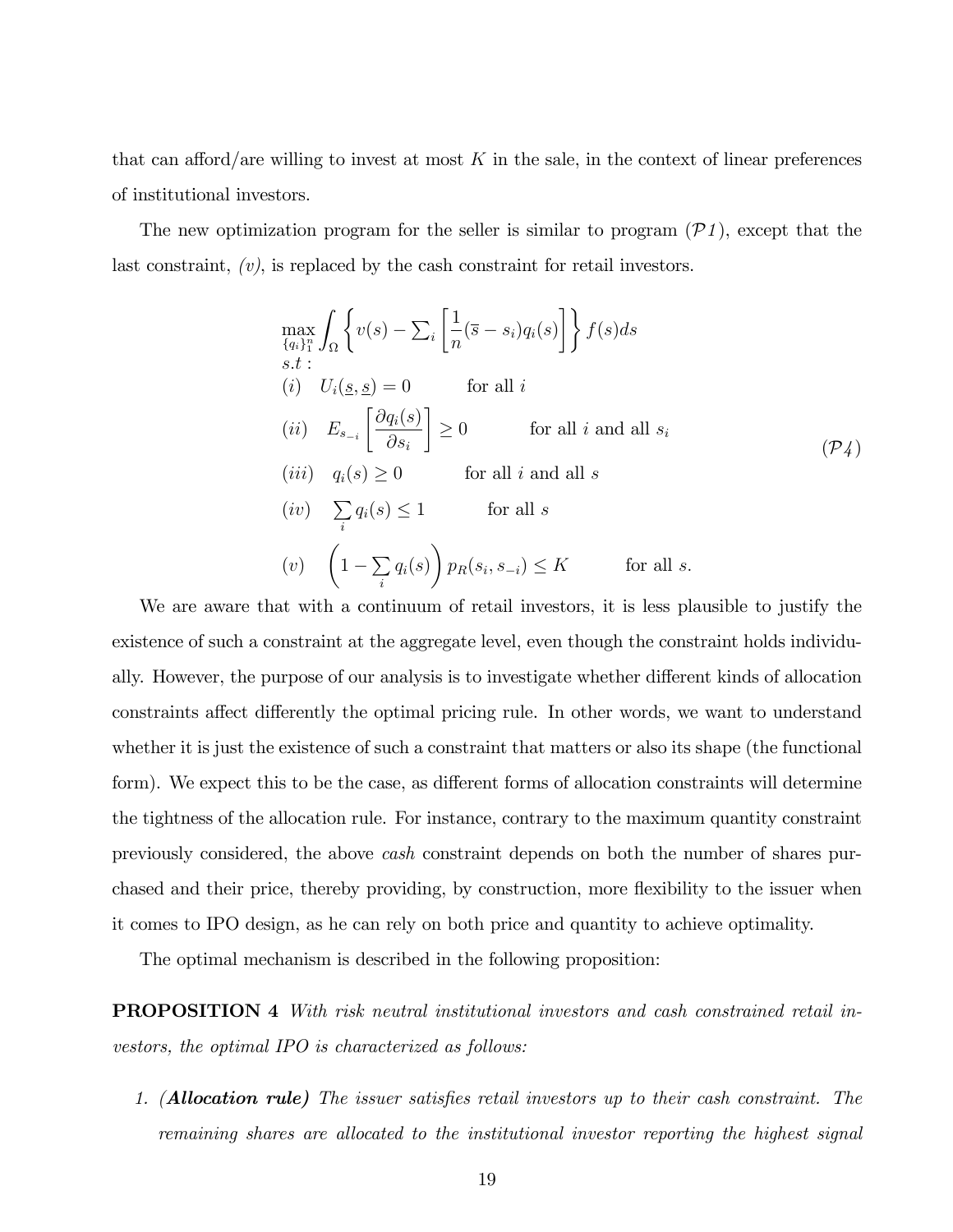$s_m = \max\{s_1, s_2, ..., s_n\}.$ 

#### 2. (Pricing rule) There exists at least one uniform price that implements the optimal IPO.

The above results imply that, as with linear preferences, retail investors have priority in the allocation of shares. In this case, though, the allocation rule depends on the price. We thus need to solve for the optimal pricing rule and then step back to obtain explicitly the equilibrium quantities. This suggests that the issuer has enough leeway to choose an allocation rule that can be supported by an optimal uniform price.

More generally, the cash constraint restricts less the allocation rule than the quantity constraint. The flexibility gained by the issuer is enough to allow uniform pricing at the optimum. Again, we do not obtain a unique optimal price. We find that there may be more than one optimal uniform price, and that equilibria may exist with discriminatory pricing.

## 6 Discussion

This paper has investigated the conditions under which the uniform pricing rule in IPOs is optimal. The issuer can potentially use both quantity and price discrimination to elicit information from informed investors and achieve optimality (i.e. maximize the sale proceeds). Our findings show that as long as quantity discrimination is sufficiently unrestricted, the issuer does not also need price discrimination, so that the optimal IPO can be implemented with uniform pricing. The allocation rule may be restricted because of direct allocation constraints and/or because institutional investors have non-linear preferences. Allocation constraints in our model can be of two types, cash or quantity constraints. We show that the most important determinant of the optimal pricing rule is the existence of an allocation constraint and its shape. Conversely, institutional investors' preferences are shown to have a direct impact on the optimal allocation rule. Specifically, when non-linear preferences are considered, in equilibrium, contrary to the case of risk neutrality, institutional investors have priority in share allocation over retail investors who become residual claimants. Furthermore, the institutional investors' preferences also indirectly affect the optimal pricing rule to the extent that the specific values of parameters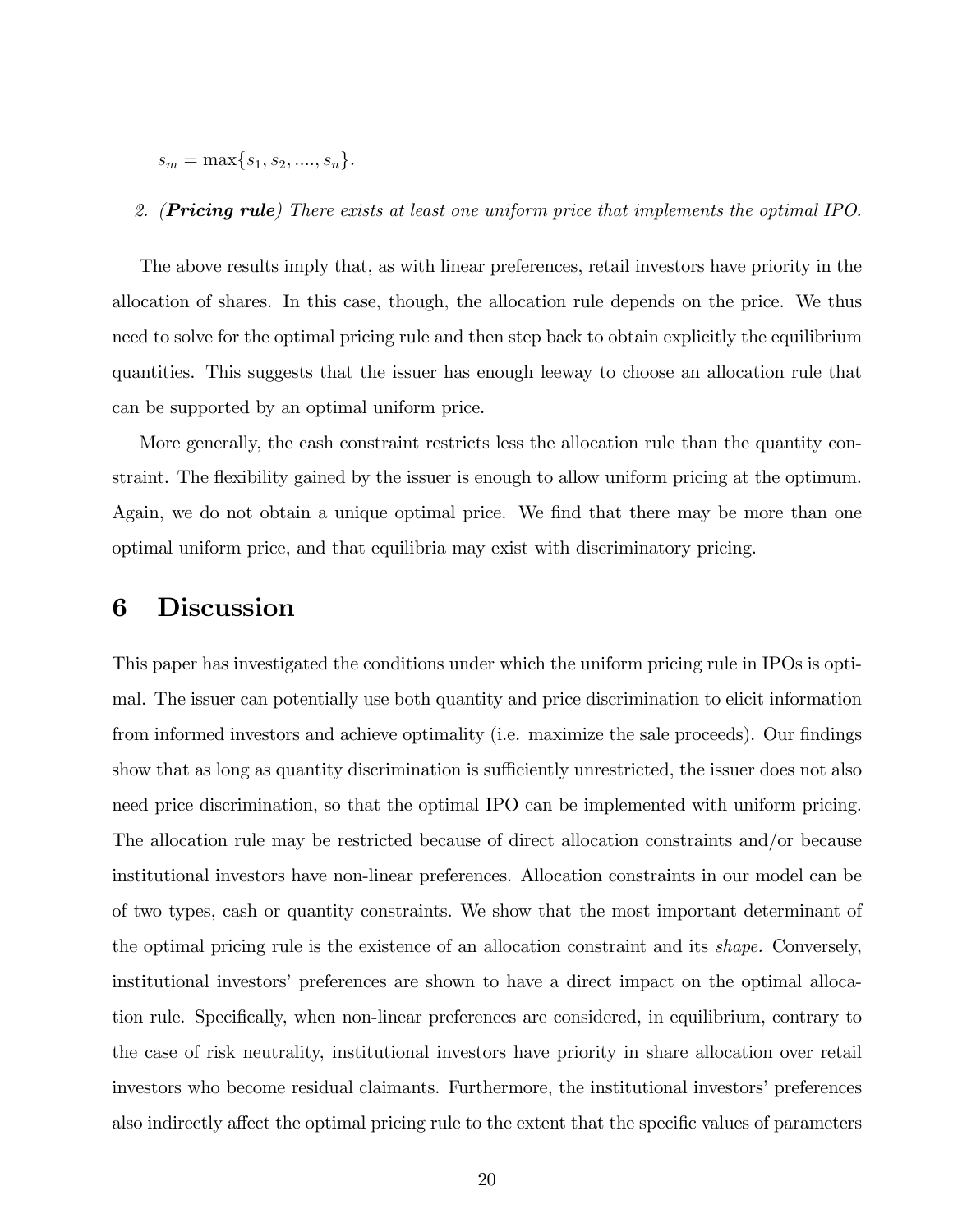$\alpha$  and  $\delta$  determine whether or not the allocation constraint is binding in equilibrium.

The model delivers a number of empirical implications:

- The most direct implication is that uniform pricing and discriminatory pricing will lead to the same IPO proceeds if the allocation rule is unrestricted. Seeing as discriminatory pricing is forbidden in most countries, a direct test of our results will only be possible in the few countries that have allowed discriminatory pricing in IPOs. For example, both Taiwan and Japan have used discriminatory IPO auctions (i.e. pay-your-bid auctions, see Jagannathan and Sherman, 2006), that could allow a test of our results. However, there are still no examples of discriminatory pricing in bookbuilding.
- A second empirical implication predicts that we should observe greater underpricing in IPOs characterized by quantity constraints rather than cash constraints. This raises the issue of understanding which of these two types of constraints is more relevant in practice, which is another interesting empirical research question.<sup>16</sup>
- Related to the previous point, our results predict that underpricing should be more important in IPOs where the existence of a quantity constraint is associated with a low demand for the shares by the institutional investors.

## Appendix

The seller's optimization program  $(\mathcal{P})$ . From the RPC and the maximand we can see that the seller's profit is increasing in the retail investors' payments, therefore at the optimum the RPC binds. We can then rewrite the RPC as follows:

$$
\int_{\Omega} p_R(s) q_R(s) f(s) ds = \int_{\Omega} v(s) q_R(s) f(s) ds = \int_{\Omega} v(s) \left( 1 - \sum_i q_i(s) \right) f(s) ds, \tag{13}
$$

where we have replaced  $q_R(s)$  from the FAC. We now turn to the IIC. By applying the envelope theorem to the maximization problem in Equation (IICa) and then taking expectations over

<sup>16</sup>Derrien (2005) is, to our knowledge, the only paper to document that in some French IPOs a fraction of the shares on sale is explicitly reserved to retail investors.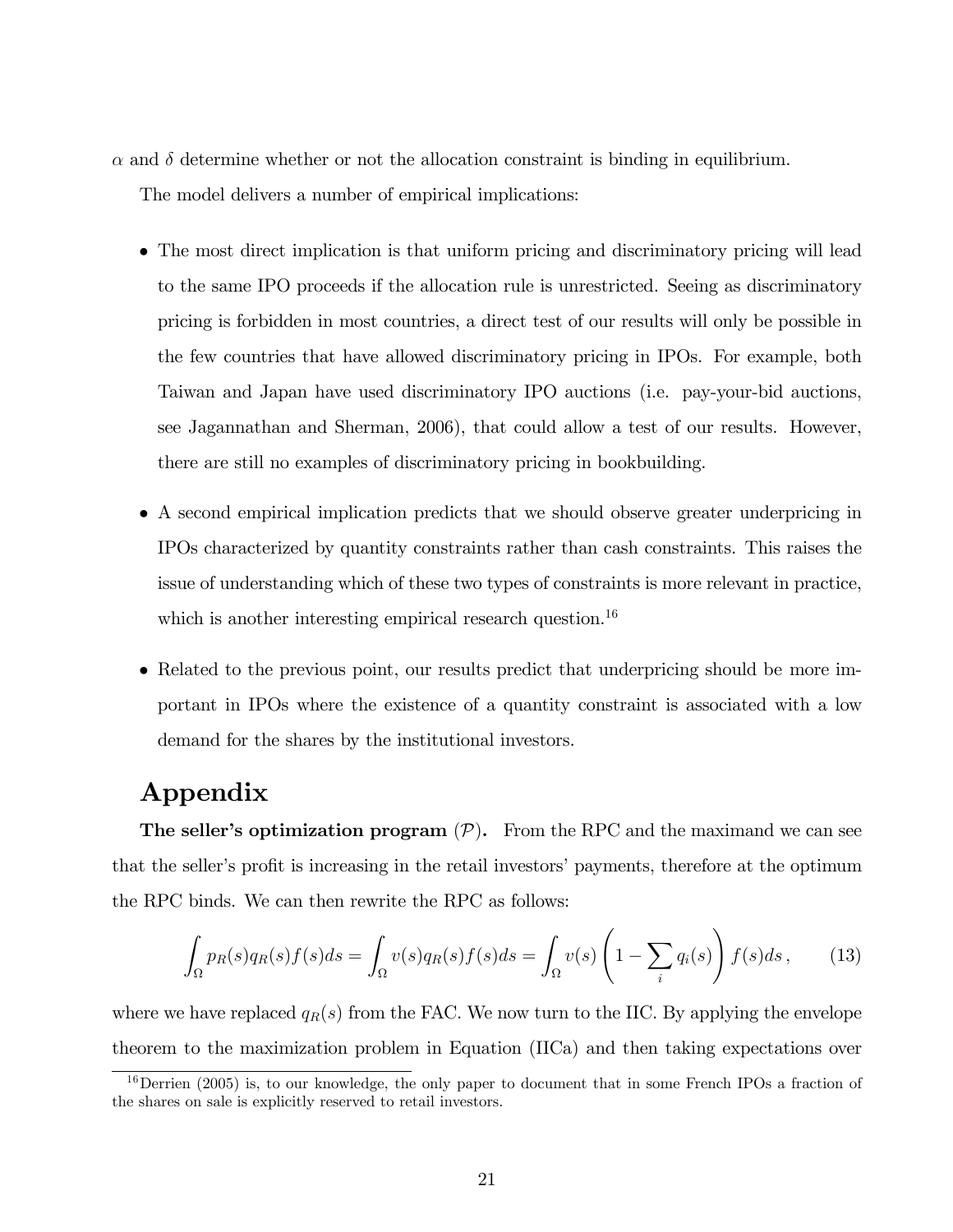$s_i$ , we have:<sup>17</sup>

$$
U_i(s_i, s_i) = U_i(\underline{s}, \underline{s}) + \int_{\underline{s}}^{s_i} \left\{ \frac{1}{n} \int_{\Omega_{-i}} z_2(q_i(\widetilde{s}_i, s_{-i}), v(s)) f_{-i}(s_{-i}) ds_{-i} \right\} d\widetilde{s}_i.
$$
 (14)

Since the seller's payoff is decreasing in the information rents paid to the informed investors, at the optimum he will set  $U_i(\underline{s}, \underline{s}) = 0$ , so that the informed investors with the lowest evaluations receive zero rents at the optimum. Inverting integrals, taking the expectation over  $s_i$  and applying Fubini's theorem<sup>18</sup> to Equation  $(14)$  yields

$$
\int_{\Omega_i} U_i(s_i, s_i) f_i(s_i) ds_i = \frac{1}{n} \int_{\Omega_{-i}} \left\{ \int_{\Omega_i} \left[ \int_s^{s_i} z_2(q_i(\widetilde{s}_i, s_{-i}), v(s)) d\widetilde{s}_i \right] f_i(s_i) ds_i \right\} f_{-i}(s_{-i}) ds_{-i}.
$$
 (15)

Integration by parts of the integral of the term in brackets on the l.h.s. yields the following

$$
\int_{\Omega_i} U_i(s_i, s_i) f_i(s_i) ds_i = \frac{1}{n} \int_{\Omega} (\overline{s} - s_i) z_2(q_i(s), v(s)) f(s) ds.
$$
\n(16)

Finally, from the definition of the expected utility of institutional investors, we have for all  $i$ and all  $s_i$ 

$$
\int_{\Omega_{-i}} p_i(s) q_i(s) f_{-i}(s_{-i}) ds_{-i} = \int_{\Omega_{-i}} z(q_i(s), v(s)) f_{-i}(s_{-i}) ds_{-i} - U_i(s_i, s_i) \ge 0.
$$
 (17)

Taking expectations over  $s_i$  and using Equations (16) and (13) we obtain the seller's objective function as stated in the optimization program  $(\mathcal{P})$ . Constraint *(ii)* in  $(\mathcal{P})$  is a monotonicity condition which is a sufficient condition for truth-telling to be optimal.<sup>19</sup> For prices paid by institutional investors, plugging Equation (14) into Equation (17) yields Equation (7). Prices for retail investors satisfy their (binding) participation constraint.  $\blacksquare$ 

**Proof of Proposition 1.** For generality, we prove the result using a generic distribution  $f(\cdot)$  satisfying the *increasing hazard rate assumption*. Writing Equation (16) with the general distribution function gives the following objective function for the seller

$$
\max_{\{q_i\}_{1}^{n}} \int_{\Omega} \left\{ v(s) - \sum_{i} \left[ \frac{1}{n} \left[ \frac{1 - F_i(s_i)}{f_i(s_i)} \right] q_i(s) \right] \right\} f(s) ds.
$$
 (18)

<sup>&</sup>lt;sup>17</sup>Notice that the equation below holds at the optimum, i.e. for  $\hat{s}_i = s_i$ .

 $18$ Fubini's theorem states that we can invert integrals whenever the integrand is finite.

<sup>&</sup>lt;sup>19</sup>The monotonicity condition is derived by using Assumptions 4 and 5. In the mechanism design literature, it is often referred to as an implementability condition.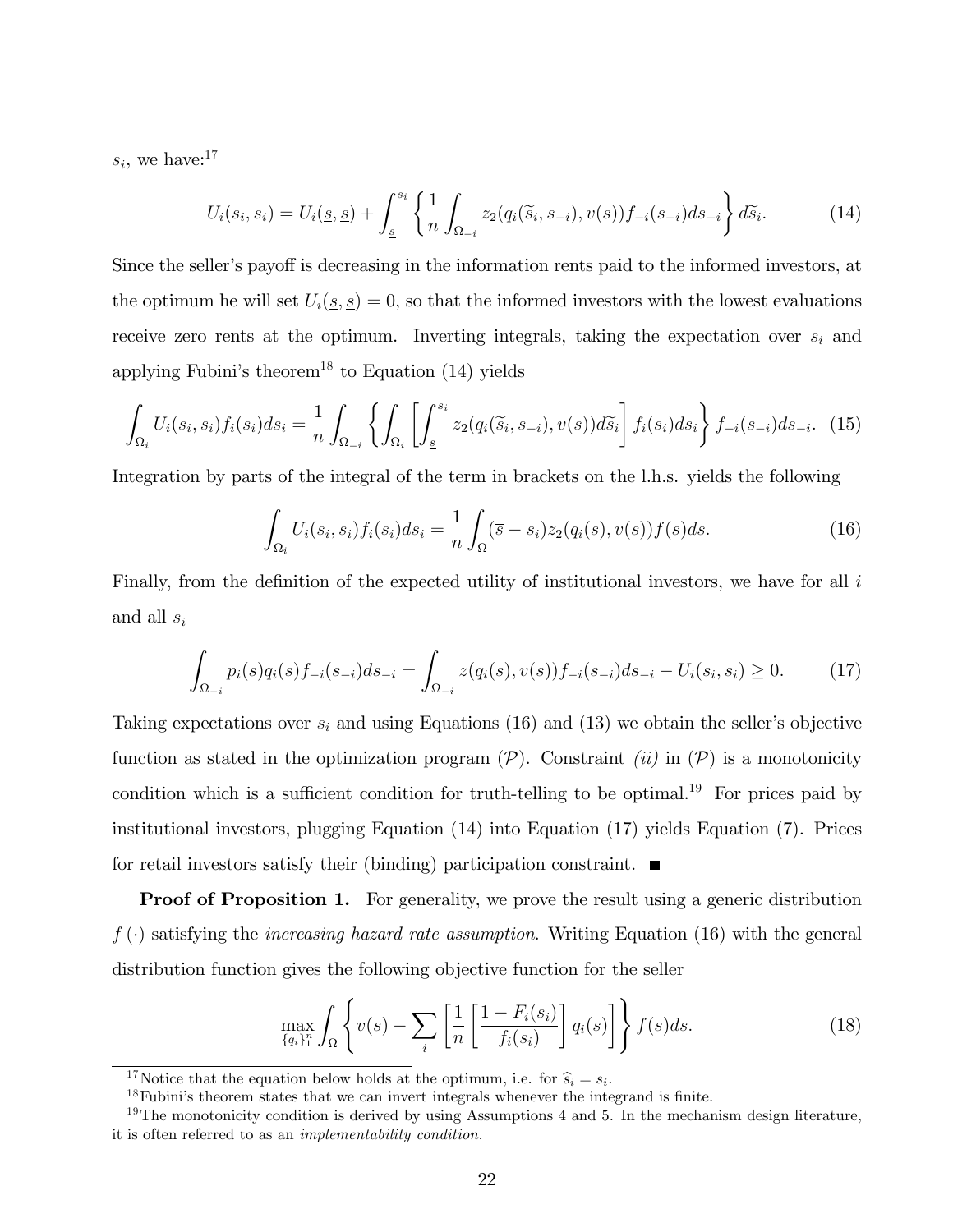This objective function is decreasing in the quantity allocated to institutional investors  $(q_i(s))$ . The cost of allocating a positive quantity to them, measured by

$$
\int_{\Omega} \left\{ \sum_{i} \left[ \frac{1}{n} \left( \frac{1 - F_i(s_i)}{f_i(s_i)} \right) q_i(s) \right] \right\} f(s) ds,
$$
\n(19)

is decreasing in the signal  $s_i$  because of the increasing hazard rate assumption. Consequently, the allocation rule maximizing the seller's revenues consists in allocating as much as possible to retail investors (i.e. up to their budget constraint) and any residual quantity to the institutional investor(s) having (and reporting) the highest announced signal (i.e. the agent with the signal  $s_m = \max\{s_1, s_2, \ldots, s_n\}$ . Since signals are continuously distributed only one agent announces  $s_m$ . Denote by  $q_m(s)$  the quantity allocated to this agent.

With risk neutral investors, the pricing conditions (7) and (8) become

$$
\int_{\Omega_{-i}} p_i(s) q_i(s) f_{-i}(s_{-i}) ds_{-i} = \int_{\Omega_{-i}} \left\{ v(s) q_i(s) - \frac{1}{n} \left[ \int_{\underline{s}}^{s_i} q_i(\widetilde{s}_i, s_{-i}) d\widetilde{s}_i \right] \right\} f_{-i}(s_{-i}) ds_{-i}
$$
\nfor all  $s_i$  and all  $i$ 

\n(20)

and

$$
\int_{\Omega} p_R(s)f(s)ds = \int_{\Omega} v(s)f(s)ds.
$$
\n(21)

We prove the result by contradiction. Assume the existence of a uniform price function, such that  $p(s) = p_m(s) = p_R(s)$  for all s, that implements the optimal mechanism. Applying this to Equation (20), taking expectations over  $s_i$  and summing over n gives

$$
\int_{\Omega} p(s) \left[ \sum_{i} q_i(s) \right] f(s) ds = \int_{\Omega} \left\{ v(s) \left[ \sum_{i} q_i(s) \right] - \left\{ \sum_{i} \frac{1}{n} \left[ \int_{\underline{s}}^{s_i} q_i(\widetilde{s}_i, s_{-i}) d\widetilde{s}_i \right] \right\} \right\} f(s) ds. \tag{22}
$$

Since  $\sum_i q_i(s) = 1 - K$  and  $\int_{\Omega} p(s)f(s)ds = \int_{\Omega} v(s)f(s)ds$ , a necessary condition for the existence of a uniform price is

$$
\int_{\Omega} \left\{ \sum_{i} \frac{1}{n} \left[ \int_{\underline{s}}^{s_i} q_i(\widetilde{s}_i, s_{-i}) d\widetilde{s}_i \right] \right\} f(s) ds = 0.
$$

However,  $q_i(s)$  is always non-negative and strictly positive for one investor. So this last equation never holds which contradicts the initial assumption about the existence of an optimal uniform price function.  $\blacksquare$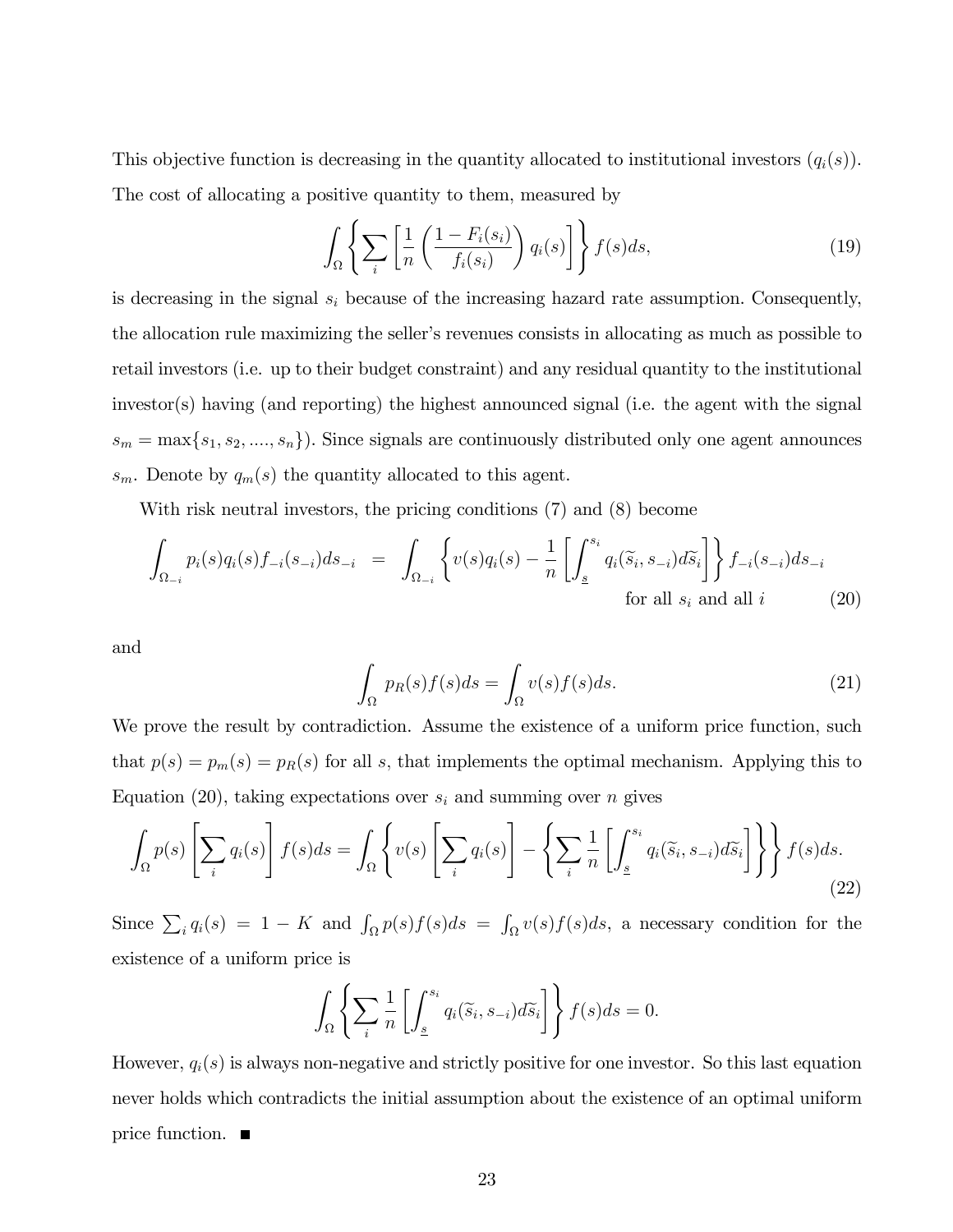**Proof of Proposition 2.** For the first part of this proposition, we consider the relaxed problem (i.e. we drop the monotonicity constraint in program  $(\mathcal{P}2)$ ) and check it ex post. As such, the objective function becomes an ordinary maximand with the constraints defined at each point and can be maximized pointwise on  $\Omega$ . The number of shares,  $q_i(s)$ , the seller must assign to investor  $i$  in order to elicit his information is given by the following maximization problem, for each  $s \in \Omega$ ,

$$
\max_{\{q_i\}_{i=1...n}} \sum_{i} \left[ q_i(s) \left( (\alpha - 1) v(s) - \frac{\delta}{2} q_i(s) - \frac{\alpha}{n} (\overline{s} - s_i) \right) \right]
$$
  
s.t :  
 $U_i(\underline{s}, \underline{s}) = 0$  for all  $i$   
 $q_i(s) \ge 0$  and  $\sum_{i} q_i(s) \le 1$  for all  $i$  and  $s$ .

The Kuhn-Tucker conditions for this problem are

$$
\begin{cases}\n(\alpha - 1)v(s) - \delta q_i - \frac{\alpha}{n}(\overline{s} - s_i) + \lambda_i(s) - \beta(s) = 0, & \text{for all } i \\
\lambda_i(s)q_i(s) = 0 & (\text{23})\n\end{cases}
$$
\n
$$
\beta(s)[1 - \sum_i q_i(s)] = 0.
$$

With  $\lambda_i$  and  $\beta$  being the Kuhn-Tucker multipliers associated to the feasibility constraint and the FAC, respectively. Now denote the seller's objective function by  $H(q, v(s))$ , that is

$$
H(q, v(s)) = \sum_{i} \left[ q_i(s) \left( (\alpha - 1) v(s) - \frac{\delta}{2} q_i(s) - \frac{\alpha}{n} (\overline{s} - s_i) \right) \right],
$$
 (24)

with  $q_i \in [0, 1]$  and  $s \in \Omega = [\underline{s}, \overline{s}]^n$ . This function is concave in  $q_i$  for all i, since  $\partial^2 H$  $\frac{\partial^2 H}{\partial q_i^2} \leq 0$ . Now let  $s^{\circ}_i(v_{-i}) = \frac{\alpha \bar{s} - (\alpha - 1)v_{-i}}{(2\alpha - 1)}$  for all i and  $v_{-i}$  and define the following sets for all  $s \in \Omega$ ,

> $N^-(s) = \{i \in N \mid s_i \leq s^{\circ} \{i(v_{-i})\},\}$  $N^+(s) = \{ i \in N \mid s_i > s^{\circ}_i(v_{-i}) \}.$

We can easily show that for each  $i \in N^-(s)$  it must hold that  $q_i(s) = 0$ . Then, for each  $i \in N^+(s)$ , define the quantity  $\widetilde{q}_i$  by

$$
(\alpha - 1)v(s) - \delta \widetilde{q}_i(s) - \frac{\alpha}{n}(\overline{s} - s_i) = 0.
$$
\n(25)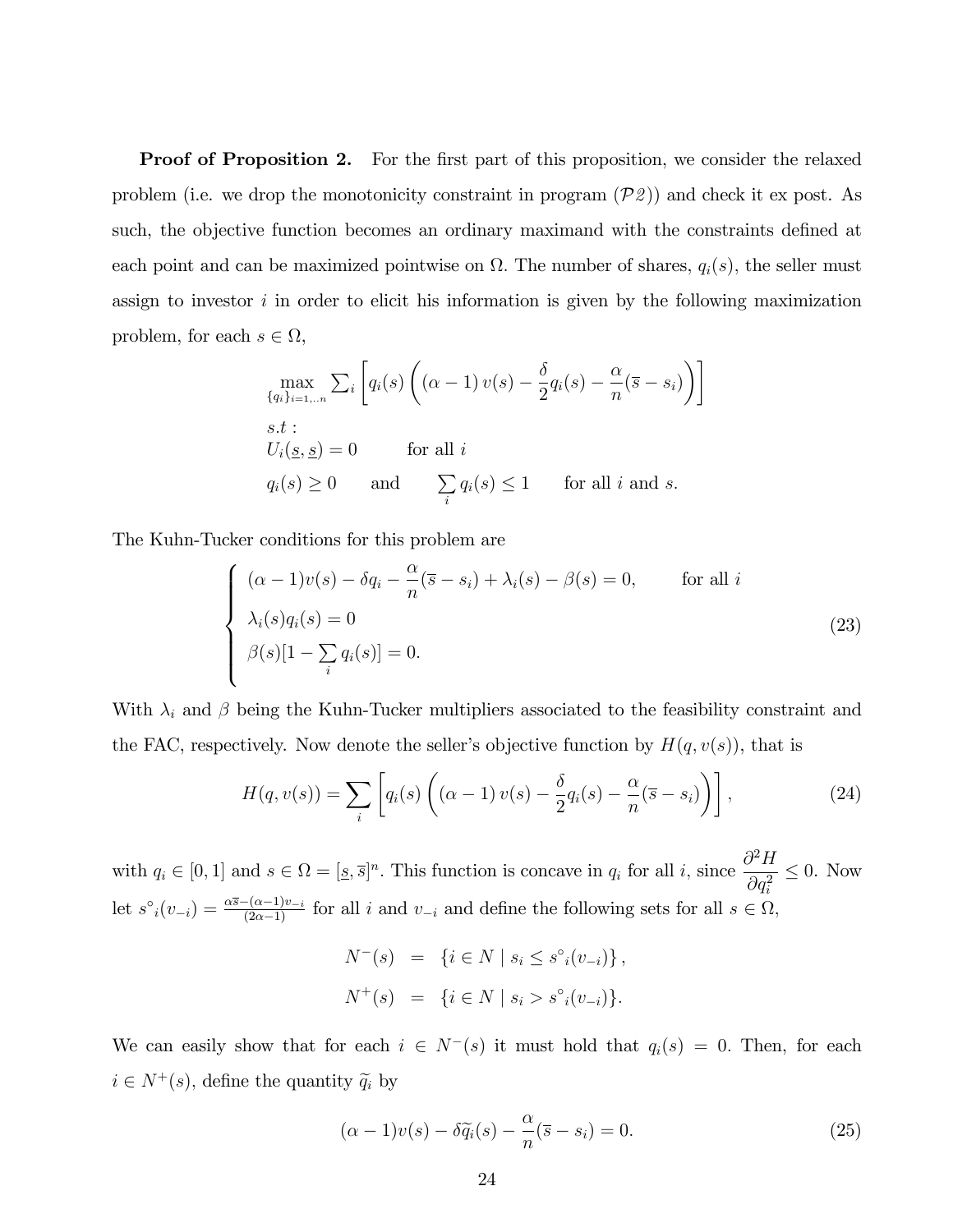For each  $i \in N^+(s)$ ,  $\widetilde{q}_i(s)$  is positive. If,  $\sum_{i \in N^+(s)} \widetilde{q}_i(s) \leq 1$ , then the quantity  $\widetilde{q}_i(s)$  is the solution  $i\in N^+(s)$ of our mechanism.<sup>20</sup> If however,  $\sum$  $\sum_{i\in N^+(s)} \widetilde{q}_i(s) > 1$ , which corresponds to *oversubscription* of the new shares, then the quantity  $\tilde{q}_i(s)$  cannot be optimal as it violates the FAC. The optimal quantities, which we denote by  $\hat{q}_i(s)$ , are given by the solution to the following system of equations,

$$
\begin{cases}\n\widehat{q}_i(s)[(\alpha - 1)v(s) - \delta \widehat{q}_i(s) - \frac{\alpha}{n}(\overline{s} - s_i) - \beta(s)] = 0 \\
\sum_{i \in N^+(s)} \widehat{q}_i(s) = 1; \qquad \beta(s) > 0,\n\end{cases}
$$
\n(26)

which implies that  $\hat{q}_i(s)$  is either zero or is positive and solves the following equation

$$
(\alpha - 1)v(s) - \delta \widehat{q}_i(s) - \frac{\alpha}{n}(\overline{s} - s_i) - \beta(s) = 0.
$$
\n(27)

Clearly, in this case, all the shares are allocated to institutional investors. Retail investors receive nothing in equilibrium.

To prove the existence of an optimal uniform price function, we proceed in three steps. In the first step (Step 1), we derive a condition for the existence of a uniform pricing rule for institutional investors, i.e.  $p_i(s) = p_i(s)$  for all i and s. Subsequently (Step 2), we show the existence of a unique uniform pricing rule; last, in Step 3, we show that the same pricing rule can be applied to retail investors, i.e.  $p_I(s) = p_R(s)$ .

Step 1: The linear transfer for institutional investors must satisfy Equation (7). Consider the following price function

$$
p_i^0(s) = \frac{z(q_i(s), v(s)) - \frac{1}{n} \left[ \int_{\underline{s}}^{s_i} z_2(q_i(\widetilde{s}_i, s_{-i}), v(\widetilde{s}_i, s_{-i})) d\widetilde{s}_i \right]}{q_i(s)},
$$
\n(28)

for each  $s_i$  and each  $q_i(s)$  such that  $q_i(s) \neq 0.$ <sup>21</sup> Any price satisfying Equation (7) can also be written as  $p_i(s) = p_i^0(s) + \Phi_i(s)$ , where  $\Phi_i$  satisfies the following equation

$$
\int_{\Omega_{-i}} \Phi_i(s) q_i(s_i, s_{-i}) f_{-i}(s_{-i}) ds_{-i} = 0, \qquad \text{for all } i \text{ and } s_i.
$$
 (29)

<sup>&</sup>lt;sup>20</sup>In this case, the equation defining  $\tilde{q}_i(s)$  is the FOC of our objective function H, since the Kuhn-Tucker multipliers,  $\lambda_i(s)$  and  $\beta(s)$  are both zero.

<sup>&</sup>lt;sup>21</sup>Otherwise  $p_i^0(s) = 0$ .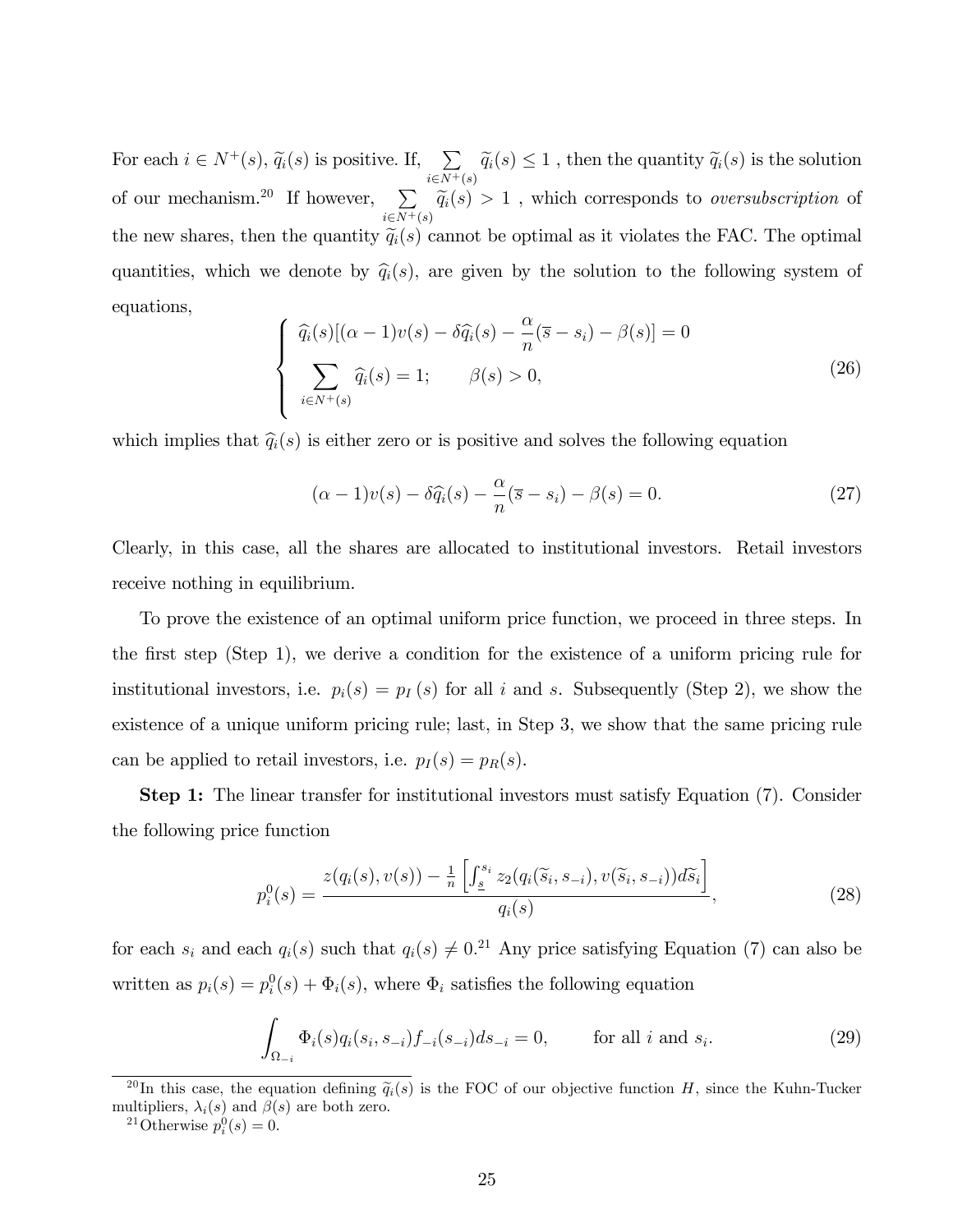The existence of a uniform price function for institutional investors implies that the marginal effects of changes in the private signal of different investors on prices are equal, that is  $\frac{\partial p(s)}{\partial s_i}$  =  $\partial p(s)$  $\frac{\partial p(s)}{\partial s_j}$  for all i and j.<sup>22</sup> Applying this uniformity condition to an admissible pricing function gives

$$
\frac{\partial p_i^0(s)}{\partial s_i} + \frac{\partial \Phi_i(s)}{\partial s_i} = \frac{\partial p_i^0(s)}{\partial s_j} + \frac{\partial \Phi_i(s)}{\partial s_j}.
$$
\n(30)

Multiplying both sides by  $q_i(s)$ , writing  $\frac{\partial p_i^0(s)}{\partial s_i}$  $\frac{p_i^0(s)}{\partial s_i}$  and  $\frac{\partial p_i^0(s)}{\partial s_j}$  $\frac{\rho_i^s(s)}{\partial s_j}$ , and considering from Proposition 2 the fact that  $\frac{\partial q_i(s)}{\partial s_i} - \frac{\partial q_i(s)}{\partial s_j}$  $\frac{q_i(s)}{\partial s_j} = \frac{\alpha}{n\delta}$  for each s and each i, allows us to write Equation (30) as follows

$$
\frac{\partial}{\partial s_i} \left[ \Phi_i(s) - \frac{\alpha}{n} \frac{\int_s^{s_i} q_i(\widetilde{s}_i, s_{-i}) d\widetilde{s}_i}{q_i(s)} \right] = \frac{\partial}{\partial s_j} \left[ \Phi_i(s) - \frac{\alpha}{n} \frac{\int_s^{s_i} q_i(\widetilde{s}_i, s_{-i}) d\widetilde{s}_i}{q_i(s)} \right] + \frac{\alpha}{2n}, \quad (31)
$$

for each i and each j. This is a partial differential equation in  $\Phi_i(s)$  –  $\alpha$ n  $\int s_i$  $q_i(\widetilde{s}_i, s_{-i})d\widetilde{s}_i$  $q_i(s)$ whose generic solution is given by

$$
\Phi_i(s) = \varphi(s_1 + \dots + s_n) + \frac{\alpha}{n} \frac{\int_s^{s_i} q_i(\widetilde{s}_i, s_{-i}) d\widetilde{s}_i}{q_i(s)} + \frac{\alpha}{2n} s_i, \quad \text{for all } i
$$
\n(32)

where  $\varphi(\cdot)$  is a twice-differentiable function defined on the set  $[n\underline{s}, n\overline{s}] = n\Omega$ . So, we have shown that the optimal mechanism may be implemented by a uniform price schedule if and only if

$$
p(s) = p_i(s) = p_i^0(s) + \varphi(s_1 + \dots + s_n) + \frac{\alpha}{n} \frac{\int_s^{s_i} q_i(\tilde{s}_i, s_{-i}) d\tilde{s}_i}{q_i(s)} + \frac{\alpha}{2n} s_i,
$$
(33)

for all i, where  $\varphi$  is a twice differentiable function satisfying the following integral equation

$$
\int_{\Omega_{-i}} \varphi(s_1 + \dots + s_n) q_i(s_i, s_{-i}) f_{-i}(s_{-i}) ds_{-i} =
$$
\n
$$
-\int_{\Omega_{-i}} \left[ \frac{\alpha}{n} \frac{\int_s^{s_i} q_i(\widetilde{s}_i, s_{-i}) d\widetilde{s}_i}{q_i(s)} + \frac{\alpha}{2n} s_i \right] q_i(s_i, s_{-i}) f_{-i}(s_{-i}) ds_{-i} = g(s_i).
$$
\n(34)

 $^{22}$ This is true in our model where all signals are equally informative. In this case, the uniform price, if it exists, must be equally sensitive to a change of the private signal of any investor. In other words, what matters is by how much the signal has changed and not whose signal it was.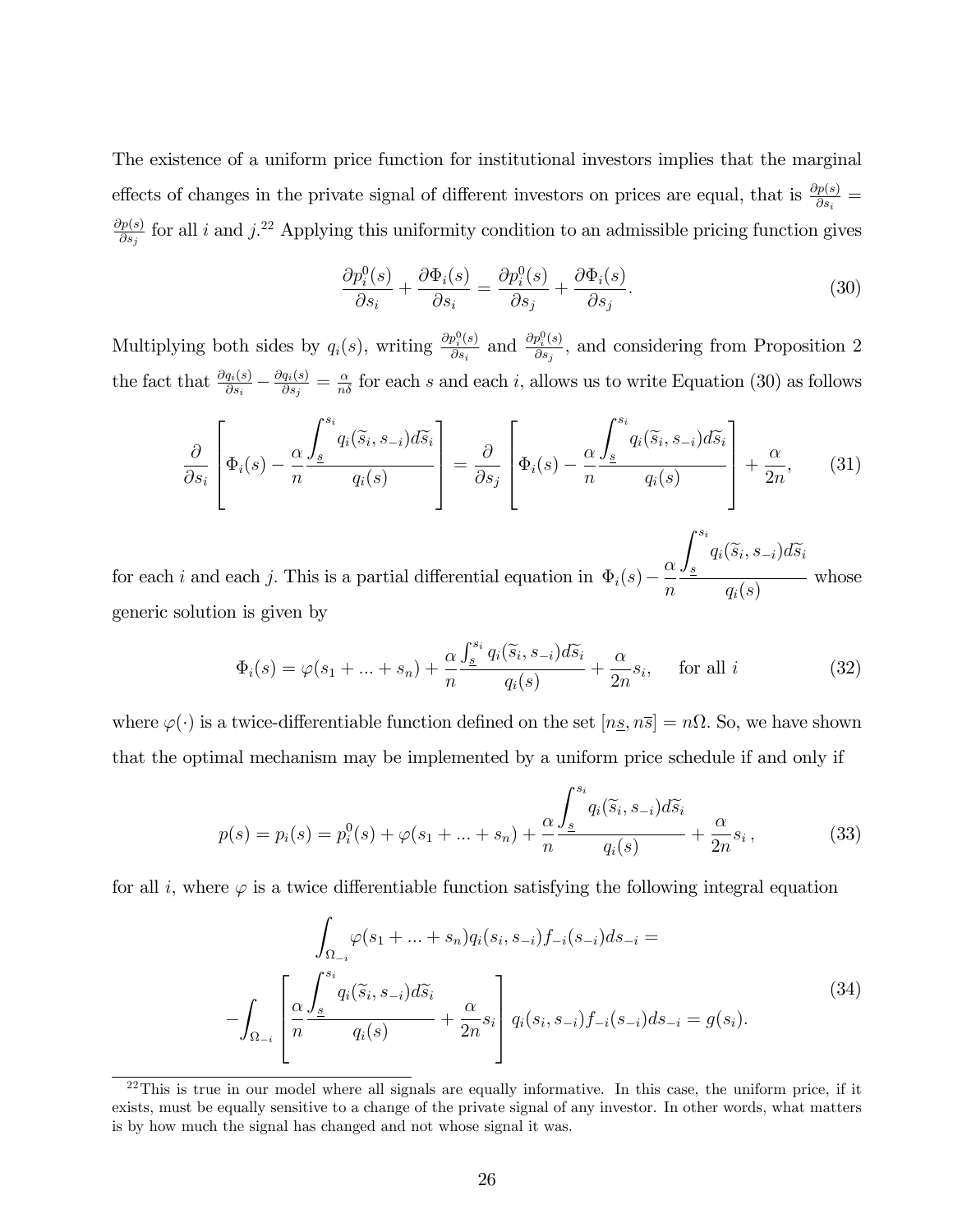Proving the existence of a uniform price schedule is equivalent to proving the existence of this function  $\varphi$ .

**STEP 2:** We first show that Equation (34) can be written as a Volterra integral equation of the first kind.<sup>23</sup> Then, by simply applying the general properties of this kind of integral equation we can prove the existence and the *uniqueness* of the function  $\varphi$ . To do so, we first need to transform Equation (34) into a simple integral equation, i.e. with the support defined on R. Notice that, since  $q_i(s_i, s_{-i}) = 0$  when  $s_i \leq s_i^0(v_{-i})$ , the support of the integral Equation (34) is equal to  $\Omega_{-i}^0 = \{(s_1, s_2, ..., s_{i-1}, s_{i+1}, ..., s_n) \mid \sum_{j\neq i} s_j = v_{-i} \geq v_{-i}^0(s_i)\}\$  where  $v_{-i}^0(s_i)$  is defined as the inverse of  $s_i^0(v_{-i})$ , i.e.

$$
v_{-i}^{0}(s_i) = \frac{\alpha \bar{s} - (2\alpha - 1)s_i}{\alpha - 1}.
$$
\n(35)

Also, from the definition of the optimal quantity, the l.h.s. of Equation (34) equals  $\int_{\Omega_{-i}^0} \varphi(s_i +$  $(v_{-i})q_i(s_i, v_{-i})f_{-i}(s_{-i})ds_{-i}$ . By applying the Generalized Change Variable Theorem (GVCT) we can set  $v_{-i} = \gamma_i(s_{-i})$  for each i, which finally implies that  $\gamma_i(\Omega_{-i}^0) = [v_{-i}^0(s_i); (n-1)\overline{s}] \in \mathbb{R}^{24}$ One key implication of the GVCT is that there exists a measure  $\lambda$  defined over  $[v_{-i}^0(s_i); (n-1)\overline{s}]$ such that

$$
\int_{\Omega_{-i}^0} \varphi(s_i + v_{-i}) q_i(s_i, v_{-i}) f_{-i}(s_{-i}) ds_{-i} = \int_{v_{-i}^0(s_i)}^{(n-1)\overline{s}} \varphi(s_i + v_{-i}) q_i(s_i, v_{-i}) \lambda(dv_{-i}).
$$
 (36)

Last, by applying the Radon-Nikodým theorem<sup>25</sup>, we are also able to prove the existence of a density function  $\rho$  associated with the measure  $\lambda$  such that

$$
\int_{\Omega_{-i}^{0}} \varphi(s_i + v_{-i}) q_i(s_i, v_{-i}) f_{-i}(s_{-i}) ds_{-i} = \int_{v_{-i}^{0}(s_i)}^{(n-1)\overline{s}} \varphi(s_i + v_{-i}) q_i(s_i, v_{-i}) \rho(v_{-i}) dv_{-i}.
$$
 (37)

From the above result, the integral Equation (34) reduces to

$$
\int_{v_{-i}^0(s_i)}^{(n-1)\overline{s}} \varphi(s_i + v_{-i}) q_i(s_i, v_{-i}) \rho(v_{-i}) dv_{-i} = g(s_i). \tag{38}
$$

$$
\int_{y_0}^{\tau(x)} f(x, y)h(x, y)dy = g(x);
$$

 $^{23}$ A Volterra integral equation of the the first kind is defined in the following way:

in other words, one of the integral limits must depend on the variable  $x$ .

<sup>&</sup>lt;sup>24</sup>See Dunford and Schwartz (1988, 3rd Ed.), chapter 3, lemma 8, page 182.

<sup>&</sup>lt;sup>25</sup>See, for example, Dunford and Schwartz (1988, 3rd Ed.), chapter 3, theorem 2, page 176.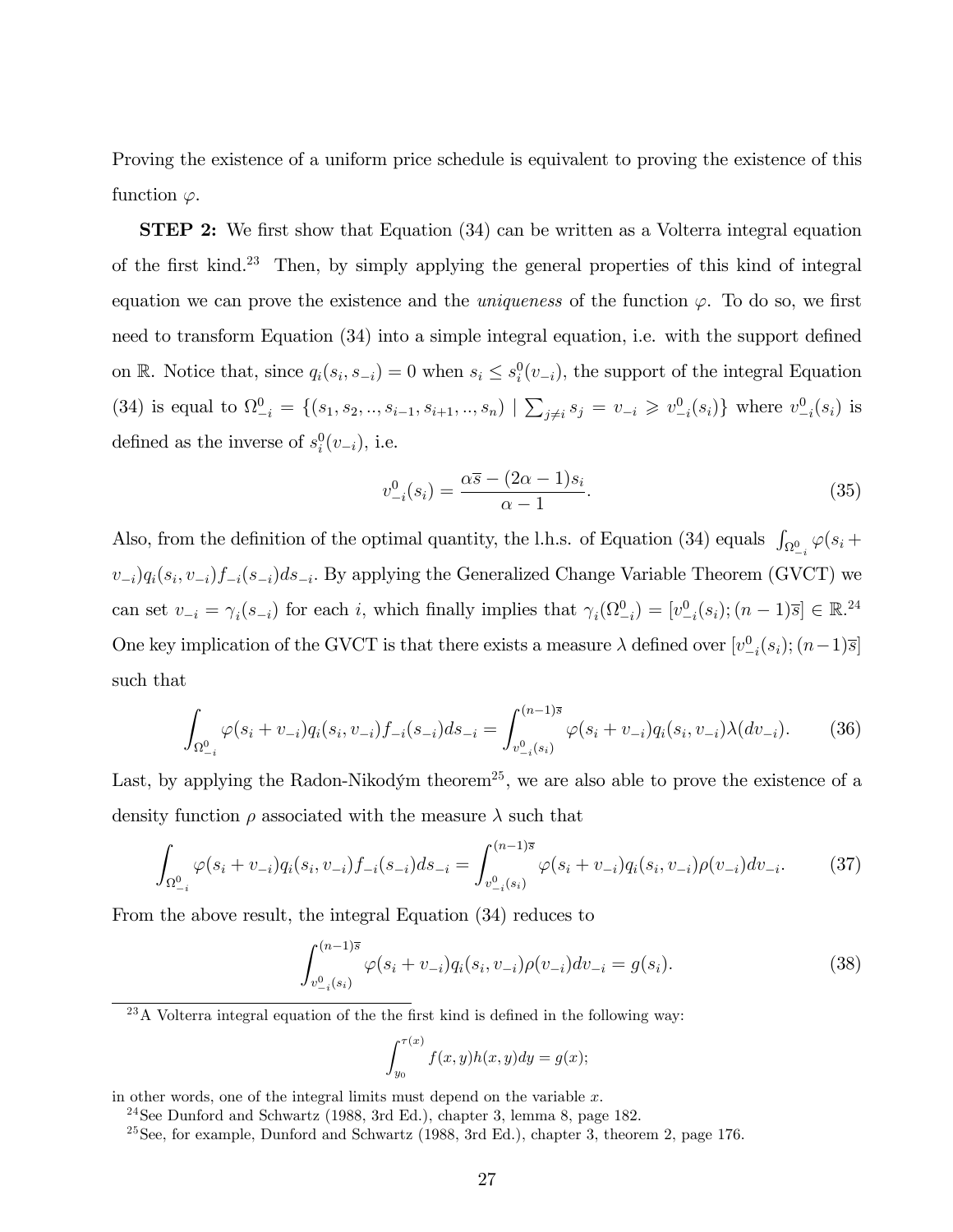This is a Volterra integral equation of the first kind which ensures that, as long as the function g is well behaved, a solution in  $\varphi$  always exists. This shows the existence of a unique uniform pricing rule for institutional investors. We denote such a pricing rule by  $p_I(s)$  in the following.

**Step 3:** To complete the proof it remains to show that the uniform price for institutional investors also applies to retail investors. This is equivalent to showing that  $p_I(s)$  satisfies the retail investors' participation constraint. This problem is relevant only in the cases for which both retail and institutional investors receive positive amounts of shares at the optimum. We start by defining the following sets:

- $\Omega^- = \{s \mid q_i = 0 \text{ for all } i\},\$ i.e. all the quantity is distributed to retail investors;
- $\Omega \backslash \Omega^- = \{ s \mid q_i(s) \neq 0 \text{ for at least one } i \}.$

Recall that the retail investors' participation constraint can be written as follows

$$
\int_{\Omega} p_R(s) q_R(s) f(s) ds = \int_{\Omega} v(s) \left( 1 - \sum_{i} q_i(s) \right) f(s) ds.
$$
\n(39)

Proving that uniform pricing applies to all investors is then equivalent to demonstrating the existence of a price function  $p_R(s)$  solving the above integral equation and such that:

$$
p_R(s) = \begin{cases} p^-(s) & \text{for all } s \in \Omega^- \\ p_I(s) & \text{for all } s \in \Omega \backslash \Omega^- . \end{cases}
$$
 (40)

which requires that retail investors are charged different prices depending on whether they receive the whole quantity or not. The problem then boils down to proving the existence of a price  $p^{-}(s)$  such that

$$
\int_{\Omega^-} p^-(s) f(s) ds = \int_{\Omega} v(s) \left( 1 - \sum_i q_i(s) \right) f(s) ds - \int_{\Omega \setminus \Omega^-} p_I(s) \left( 1 - \sum_i q_i(s) \right) f(s) ds. \tag{41}
$$

We then prove the following:

**LEMMA 1** A price function  $p^-(s)$  as defined in Equation (41) exists if and only if it satisfies the following equation

$$
\int_{\Omega^-} p^-(s)f(s)ds = \int_{\Omega} \{v(s) + H(q, v(s))\} f(s)ds - \int_{\Omega \setminus \Omega^-} p_I(s)f(s)ds, \tag{42}
$$

where the function  $H(q, v(s))$  defines the seller's payoff at the optimum.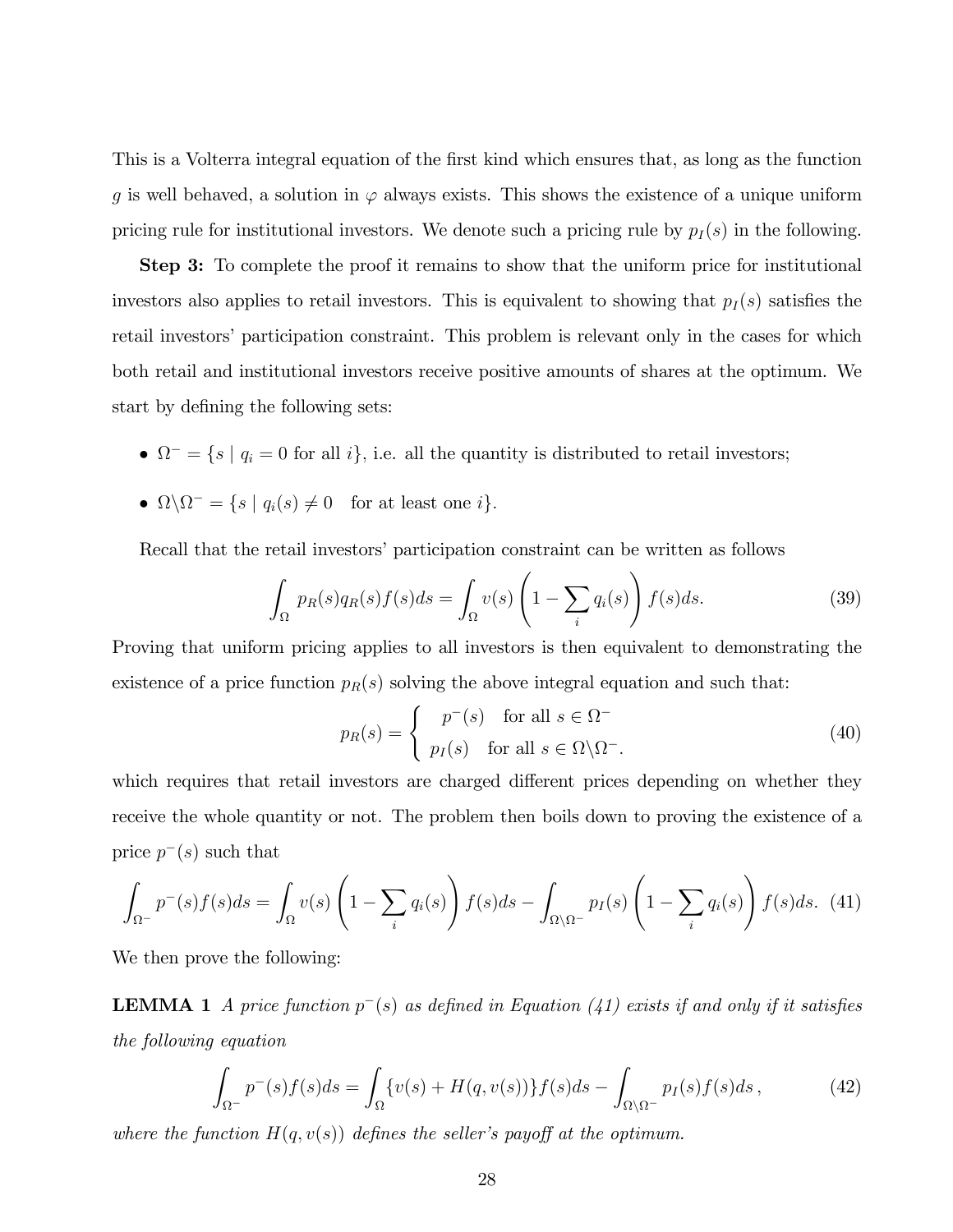#### Proof of Lemma 1:

For the *only if* part, suppose there exists a price  $p^-(s)$  which satisfies the participation constraint of retail investors. This implies that the seller's expected payoff at the optimum is given by

$$
\int_{\Omega^-} p^-(s)f(s)ds + \int_{\Omega \setminus \Omega^-} p_I(s)f(s)ds = \int_{\Omega} \{v(s) + H(q, v(s))\}f(s)ds \tag{43}
$$

due to the uniform pricing rule and the fact that all of the shares are always sold.

For the If part, taking the expectation of Equation  $(7)$  over  $s_i$  and summing over i gives

$$
\int_{\Omega} \sum_{i} p_i(s) q_i(s) f(s) ds = \int_{\Omega} \sum_{i} \left\{ z(q_i(s), v(s)) - \frac{1}{n} \left[ \int_{\underline{s}}^{s_i} z_2(q_i(\widetilde{s}_i, s_{-i}), v(\widetilde{s}_i, s_{-i})) d\widetilde{s}_i \right] \right\} f(s) ds.
$$
\n(44)

Using the fact that all institutional investors pay the same price and adding  $-\int_{\Omega} p_I(s) f(s) ds$ and  $\int_{\Omega} v(s) (1 - \sum_{i} q_i(s)) f(s) ds$  to both sides yields the following

$$
\int_{\Omega} p(s) (1 - \sum_{i} q_{i}(s)) f(s) ds - \int_{\Omega} v(s) (1 - \sum_{i} q_{i}(s)) f(s) ds =
$$
\n
$$
\int_{\Omega} p(s) f(s) ds - \int_{\Omega} \{v(s) + H(q, v(s))\} f(s) ds.
$$
\n(45)

If the uniform price exists then the r.h.s. of the above equation is equal to zero which immediately implies that the retail investors' participation constraint, on the l.h.s. of the equation, holds. This ends the proof of Lemma  $1 \blacksquare$ 

The right-hand side of Equation (42) does not depend on the agents' signals and so the integral equation defined over  $p^{-}(s)$  has many solutions. This proves that the seller could find an optimal pricing function where a uniform price is applied to all investors. Note finally that the seller may choose among different pricing rules that may be applied for retail investors when s belongs to  $\Omega^-$ . This ends the proof of Proposition 2.

**Proof of Proposition 3.** In the proof of Proposition 2, we defined  $s^{\circ_i}(v_{-i}) = \frac{\alpha \bar{s} - (\alpha - 1)v_{-i}}{(2\alpha - 1)}$ . Define the following sets for all  $s$ 

$$
N^{-}(s) = \{ i \in N \mid s_{i} \le s^{\circ}_{i}(v_{-i}) \}
$$
  

$$
N^{+}(s) = \{ i \in N \mid s_{i} > s^{\circ}_{i}(v_{-i}) \}
$$
  

$$
\Omega^{+}(s) = \{ i \in N \mid q_{i}(s) > 0 \}
$$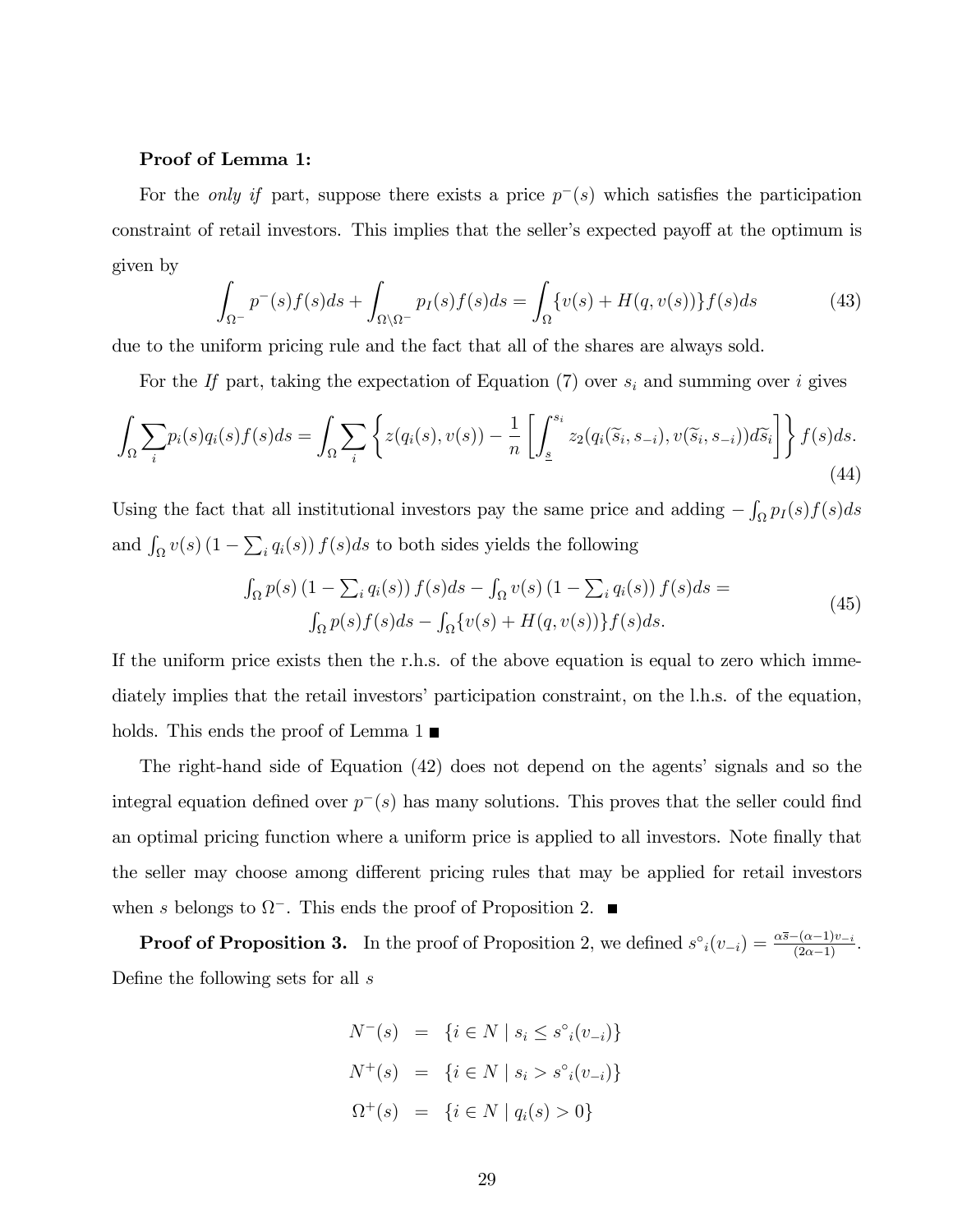and let  $\overline{\omega}^+ = Card(\Omega^+(s))$ . Note that  $\Omega^+(s)$  will be defined endogenously. The solution of the relaxed problem is very similar to that of Proposition 2. Pointwise maximization leads to the following Kuhn-Tucker conditions:

$$
\begin{cases}\n(\alpha - 1)v(s) - \delta q_i - \frac{\alpha}{n}(\overline{s} - s_i) + \lambda_i(s) - \beta(s) + \gamma(s) = 0, & \text{for all } i \\
\lambda_i(s)q_i(s) = 0 & \beta(s)[1 - \sum_i q_i(s)] = 0 \\
\gamma(s)[1 - \sum_i q_i(s) - K] = 0 & \text{(46)}\n\end{cases}
$$

where  $\lambda_i$ ,  $\beta$  and  $\gamma$  are the Kuhn-Tucker multipliers associated to the three remaining constraints. Note that  $\beta$  and  $\gamma$  cannot be different from zero at the same time. If we consider that  $\gamma = 0$ , then we obtain the same problem as in the case without budget constraints which proves the first, second and fourth points in the allocation part of the proposition, and the first point in the pricing rule part. For the third point of the allocation rule, suppose that  $\sum$  $\sum_{i\in N^+(s)} \widetilde{q}_i(s) \leq 1-K.$ In this case  $\beta(s) = 0$  and the seller will choose the allocation rule that minimizes the cost associated to the allocation constraint, i.e., the parameter  $\gamma(s)$ . In this case, retail investors receive  $K$  shares and the optimal allocation rule for informed investors is that satisfying the following condition:

$$
(\alpha - 1)v(s) - \delta q_i - \frac{\alpha}{n}(\overline{s} - s_i) + \gamma(s) = 0
$$
\n(47)

for all  $i \in \Omega^+(s)$ , with  $\gamma(s)$  solving the equation below:

$$
\gamma(s) = \frac{\delta(1-K)}{\varpi^+} + \frac{\alpha}{n^s} - \frac{\alpha}{n\varpi^+} \sum_{j \in \Omega^+(s)} s_j - (\alpha - 1)v(s) \tag{48}
$$

By replacing  $\gamma(s)$  in the previous FOC, we finally obtain that the optimal quantity for informed investors is  $\epsilon$  $\mathbf{v}$ 

$$
\widetilde{q}_i^K(s) = \frac{1}{\delta \varpi^+} \left\{ \delta(1 - K) + \frac{\alpha}{n} (\varpi^+ - 1)s_i - \frac{\alpha}{n} \sum_{j \in \Omega^+(s), j \neq i} s_j \right\} \tag{49}
$$

which must be positive. So the threshold  $s_i^K$  is the highest value for which  $\tilde{q}_i^K(s) < 0$ . We omit the proof of the optimal pricing function as it is the same as that of Proposition 2.

**Proof of Proposition 4.** We omit the proof of the optimal allocation rule as it is the same as for Proposition 1. For the pricing rule, note that the uniform price schedule must satisfy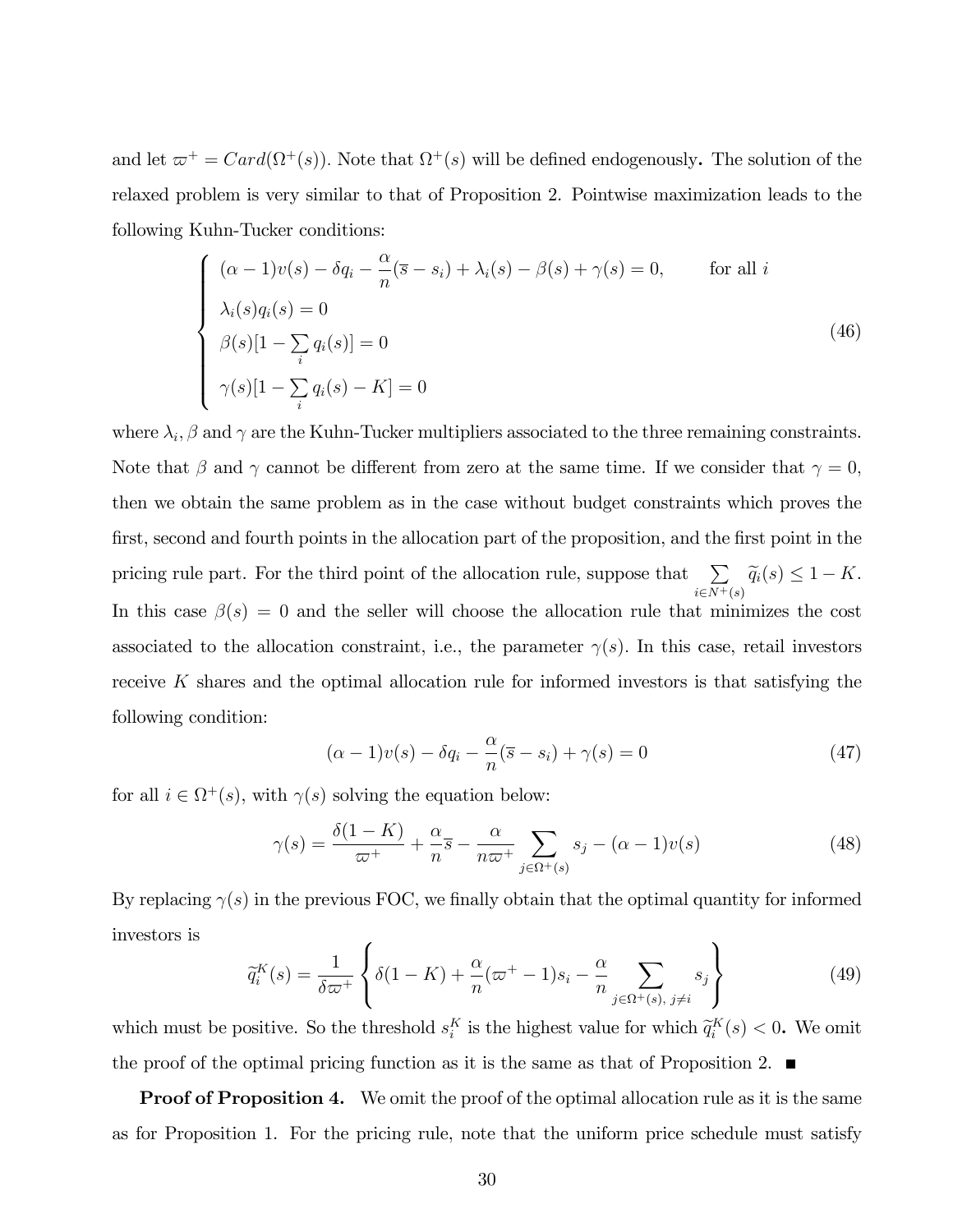retail investorsí participation constraints and budget constraints. This yields the following conditions

$$
\int_{\Omega} v(s) (1 - q(s)) f(s) ds = K
$$
\n
$$
p(s) (1 - q(s)) = K \quad \text{for all } s
$$
\n(50)

where  $p$ , the unitary price paid by the institutional agent, satisfies Equation (7). The substitution of  $p$  from the retail investors' budget constraint in Equation (7) gives the following condition

$$
\int_{\left[\underline{s},s_m\right]^{n-1}}\left\{\left[\frac{K}{\left(1-q(s)\right)}\right]q(s)+\frac{1}{n}\left[\int_{\underline{s}}^{s_m}q(\widetilde{s}_m,s_{-m})d\widetilde{s}_m\right]\right\}f_{-m}(s_{-m})ds_{-m}=0.\tag{51}
$$

Note that in Equation (51), integration is only considered for the values of  $s_{-m}$  for which  $q(s)$ assigned to agent  $m$  is positive. Proving the existence of a uniform price function is then equivalent to proving the existence of a function  $q(s)$  that is the solution to equations (51) and (50). Finally denote by  $z(s_{-m})$  a function such that:

$$
\int_{[\underline{s},s_m]^{n-1}} z(s_{-m}) f_{-m}(s_{-m}) ds_{-m} = 0.
$$

We can thus re-write Equation (51) as follows

$$
\left[\frac{K}{(1-q(s))}\right]q(s) + \frac{1}{n}\left[\int_{\underline{s}}^{s_m} q(\widetilde{s}_m, s_{-m}) d\widetilde{s}_m\right] = z(s_{-m}).\tag{52}
$$

Denoting  $X(s_m, s_{-m}) = \int_s^{s_m} q(\widetilde{s}_m, s_{-m}) d\widetilde{s}_m^{26}$ , we can also write Equation (52) as follows

$$
[K - \frac{1}{n}X(s_m, s_{-m}) + z(s_{-m})]X'(s_m, s_{-m}) + \frac{1}{n}X(s_m, s_{-m}) - z(s_{-m}) = 0
$$
(53)

where  $X'(s_m, s_{-m}) = \frac{\partial X(s_m, s_{-m})}{\partial s_m} = q(s_m, s_{-m}).$ 

We have so far shown that establishing the existence of a uniform price for all investors is equivalent to proving the existence of a function  $X(s_m, s_{-m})$  that solves the non-linear firstorder differential equation presented in Equation  $(53)$  with Equation  $(50)$  as a final condition.

<sup>&</sup>lt;sup>26</sup>More precisely this is  $X(s_m, s_{-m}) = \int_{s_l}^{s_m} q(\widetilde{s}_m, s_{-m}) ds_m$  where  $s_l$  is the highest signal in  $s_{-m}$ . To keep notation simple, we rewrite the integral as indicated, using the fact that  $q(\tilde{s}_m, s_{-m}) = 0$  for some values of  $\tilde{s}_m$ in the interval  $[\underline{s}, s_m]$ .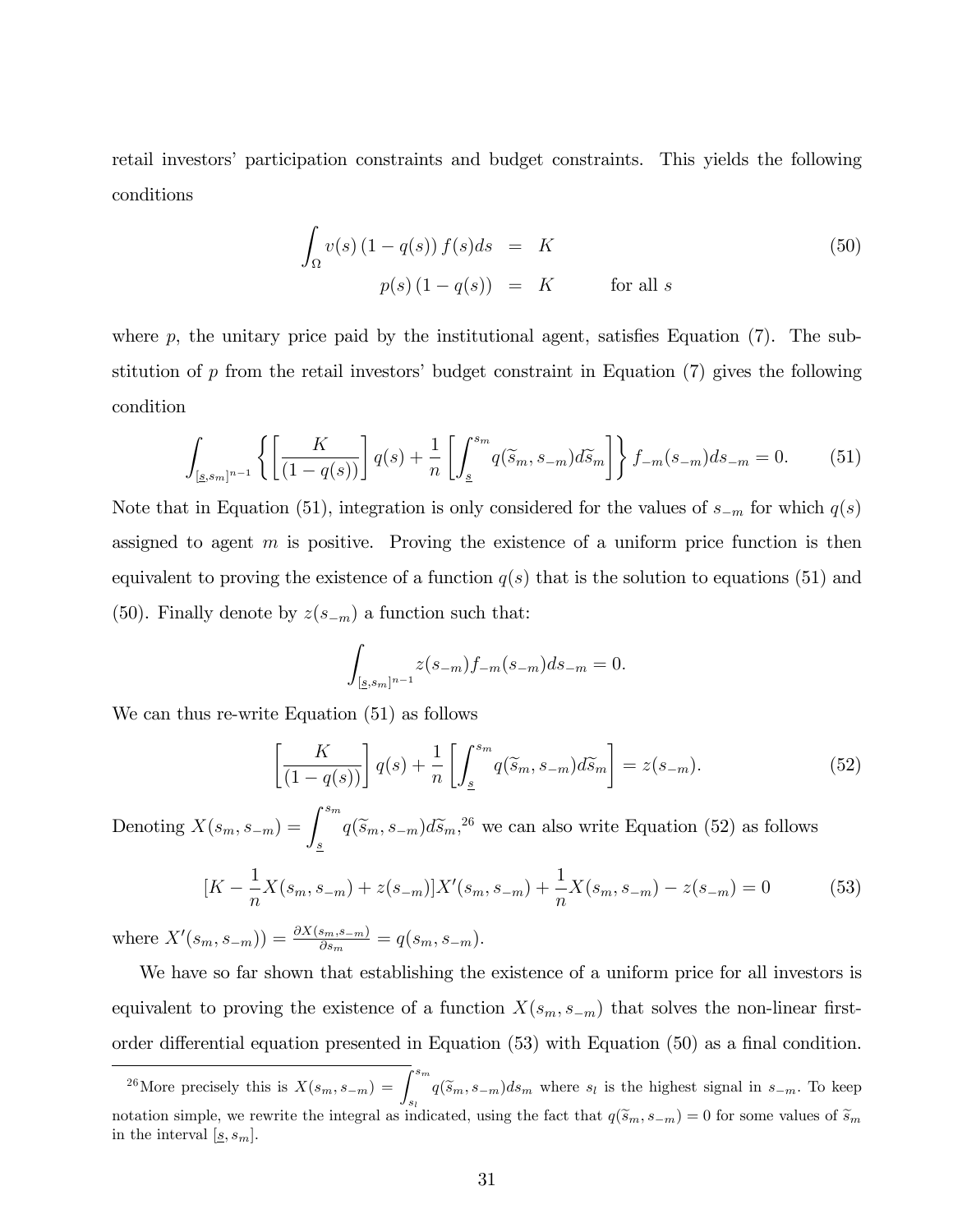This differential equation has at least one solution for each chosen function  $z(.)$ . This gives the seller enough leeway to construct the desired uniform price consistent with the optimal mechanism.

## References

- [1] Aggarwal, R. (2003) Allocation of Initial Public Offerings and Flipping Activity, Journal of Financial Economics 68, 11-135.
- [2] Aggarwal, R., Prabhala, N. and Puri, M. (2002) Institutional Allocations in Initial Public Offerings: Empirical Evidence, Journal of Finance 57, 1421-42.
- [3] Allen, F. and Faulhaber, G. (1989) Signaling by Underpricing in the IPO Market, Journal of Financial Economics 23, 303-323.
- [4] Beatty, R. and Ritter, J. (1986) Investment Banking, Reputation, and the Underpricing of Initial Public Offerings, Journal of Financial Economics 15, 213-232.
- [5] Bennouri, M. and Falconieri, S. (2006) Optimal Auctions with Asymmetrically Informed Bidders, Economic Theory 28, 585-602.
- [6] Benveniste, L.M. and Spindt, P.A. (1989) How Investment Bankers Determine the Offer Price and the Allocation of New Issues, Journal of Financial Economics 24, 213-323.
- [7] Benveniste, L.M., Busaba, W. and Wilhelm, W.J. (1996) Price Stabilization as a Bonding Mechanism in New Equity Issues, Journal of Financial Economics 42, 223-255.
- [8] Benveniste, L.M. and Wilhelm, W.J. (1990) A Comparative Analysis of IPO Proceeds under Alternative Regulatory Environments, Journal of Financial Economics 28, 173-207.
- [9] Benveniste, L.M. and Wilhelm, W.J. (1997) Initial Public Offerings: Going by the Book, Journal of Applied Corporate Finance 10, 98-108.
- [10] Biais, B. and Faugeron-Crouzet, A.M. (2002) IPO auctions: English, Dutch, ... French and Internet, Journal of Financial Intermediation 11, 9-36.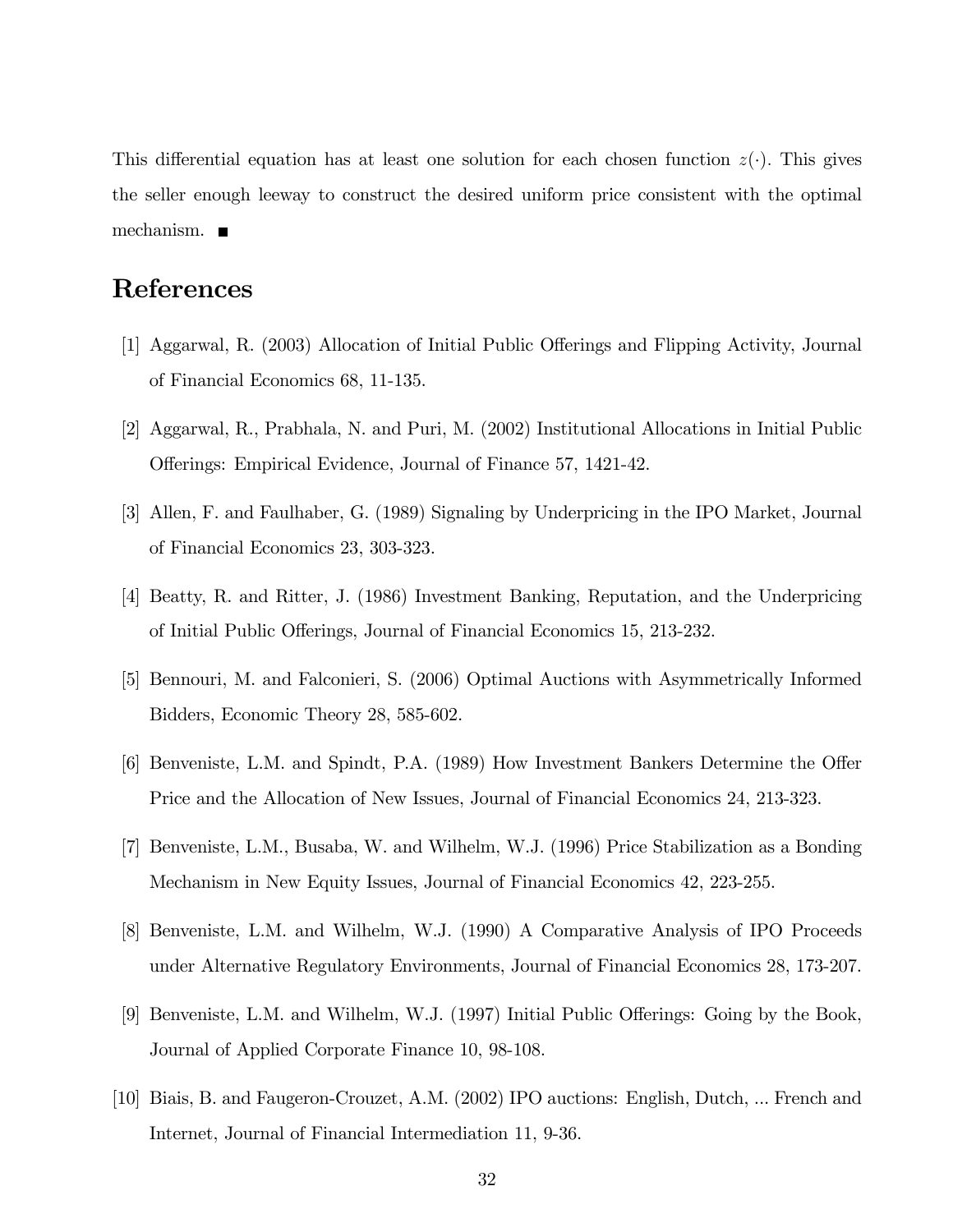- [11] Bulow, J. and Klemperer, P. (1996) Auctions vs. Negotiations, American Economic Review 86, 180-194.
- [12] Bulow, J. and Klemperer, P. (2002) Prices and the Winner's Curse, Rand Journal of Economics 33, 1-21.
- [13] Cornelli, F. and Goldreich, D. (2001) Bookbuilding and Strategic Allocation, Journal of Finance 56, 2337-69.
- [14] Derrien, F. (2005) IPO Pricing in "Hot" Market Conditions: Who Leaves Money on the Table?, Journal of Finance 60, 487-521.
- [15] Dunford, N. and Schwartz, J.T. (1988) Linear Operators: Part I: General Theory, John Wiley and Sons, New York, Third Edition.
- [16] Fudenberg, D. and Tirole, J. (1991), Game Theory, MIT Press, Cambridge, Massachusetts.
- [17] Hanley, K.W. and Wilhlem, W.J. (1996) Evidence on the Strategic Allocation of Initial Public Offerings, Journal of Financial Economics 37, 239–257.
- [18] Jagannathan, R. and Sherman, A.E. (2006), Why Do IPO Auctions Fail?, unpublished working paper, Northwestern University, University of Notre Dame.
- [19] Jenkinson, T. and Ljungqvist, A. (2001), Going Public: The Theory and Evidence of How Companies Raise Equity Finance, Oxford University Press, Oxford.
- [20] Lyons, R. (2003), The Microstructure Approach to Exchange Rates, MIT Press, Cambridge, Massachusetts.
- [21] Maksimovic, V. and Pichler, P. (2006) Structuring the Initial Offering: Who to Sell To and How to Do It, Review of Finance 10, 1-35.
- [22] Malakhov, A. (2006) The Role of Uninformed Buyers in Optimal IPO Mechanisms, unpublished working paper, University of Arkansas.